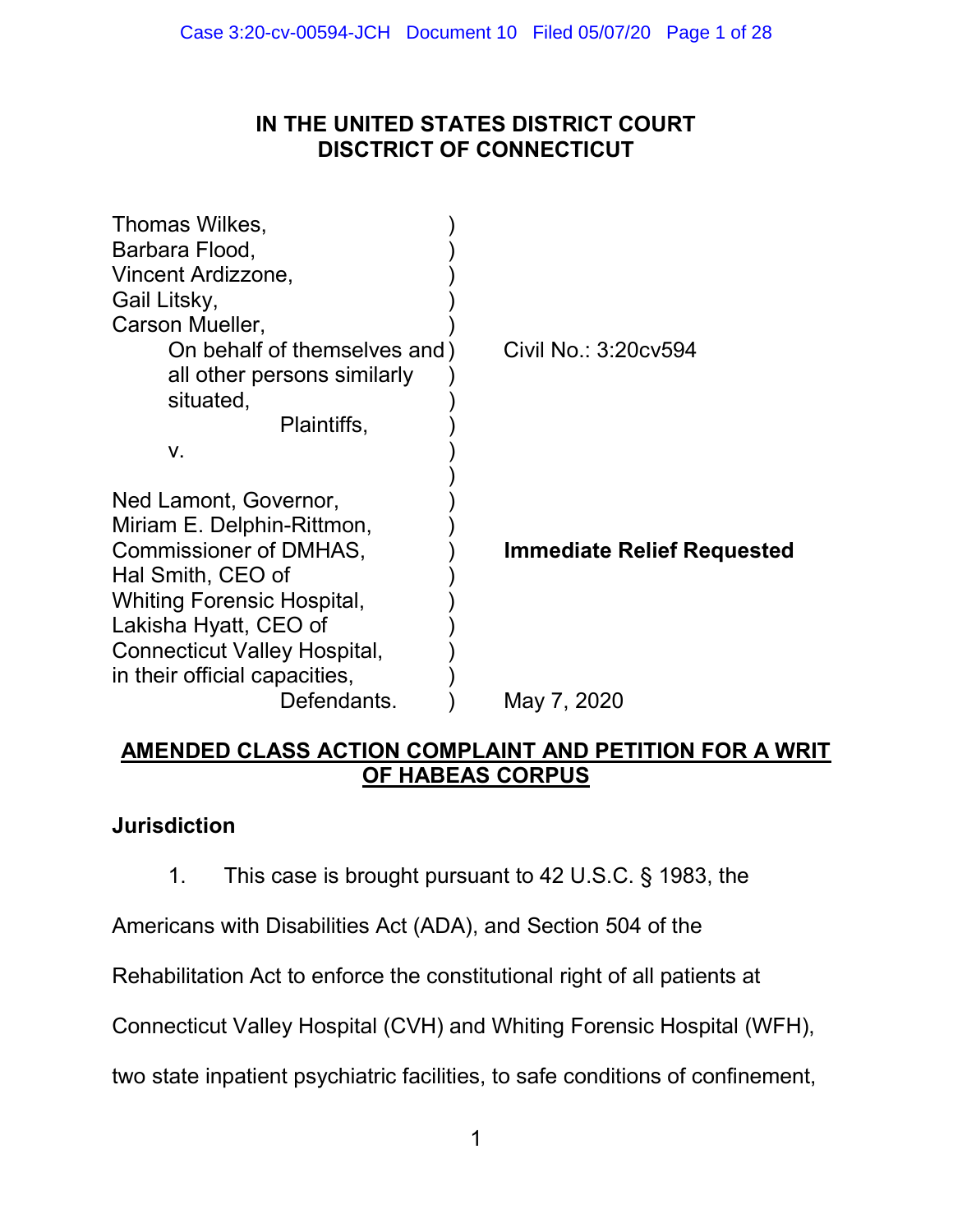#### Case 3:20-cv-00594-JCH Document 10 Filed 05/07/20 Page 2 of 28

and to receive services in the most integrated setting appropriate. Plaintiffs seek declaratory and injunctive relief and a writ of habeas corpus.

2. Plaintiffs, patients at CVH and WFH, face grave risks to their health and safety as a result of their confinement in these facilities due to the outbreaks of COVID-19 in both facilities and Defendants' failure to take adequate measures to protect residents. Plaintiffs seek relief on behalf of a class of all current patients of CVH and WFH and future patients admitted during the pandemic to require that Defendants assess all patients to determine who can be safely discharged, promptly arrange for discharge to the most integrated setting whenever possible, grant temporary leaves and conditional release to release a sufficient number of patients to enable physical distancing and safe conditions for those who remain in the hospitals, ensure that necessary community-based services are provided to accomplish these transitions, and restrict new admissions.

3. Jurisdiction is based upon 28 U.S.C. §§ 1331 and 1343. Jurisdiction is also asserted pursuant to 28 U.S.C. 2241 for a writ of habeas corpus.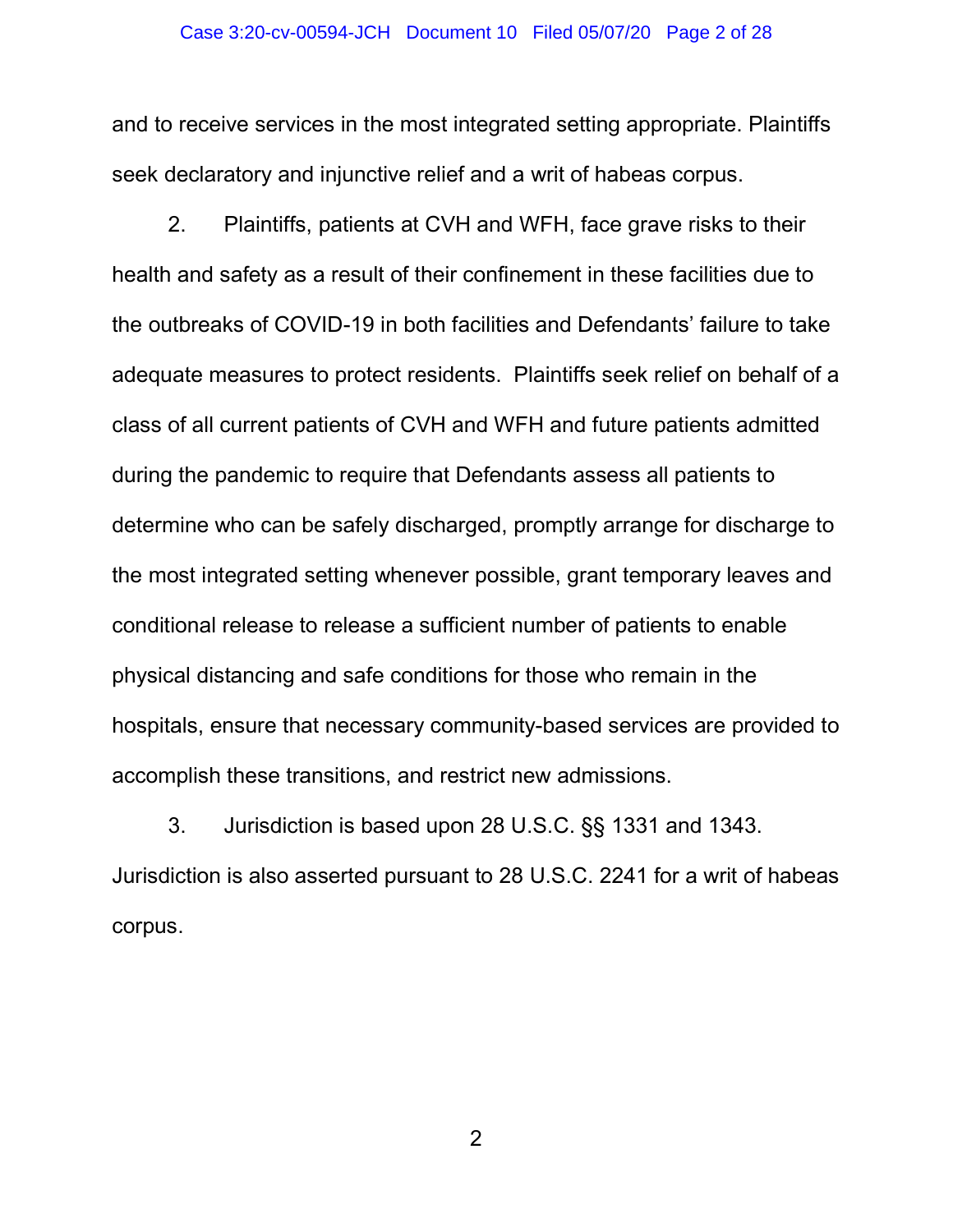### Venue

4. Venue is based upon 28 U.S.C. § 1392(b)(2) because all of the acts and omissions giving rise to the claims herein arose in the District of Connecticut.

## **Parties**

5. Thomas Wilkes is a 67-year-old honorably discharged Veteran of the Vietnam War who is civilly committed to Connecticut Valley Hospital. Mr. Wilkes currently is confined in CVH - Battell Hall 3 South. Mr. Wilkes is high risk to contract COVID-19. He has shown symptoms of COVID-19. His roommate tested positive for COVID-19. Mr. Wilkes is currently in quarantine.

6. Barbara Flood is a 64-year-old woman civilly committed to Connecticut Valley Hospital. Ms. Flood is currently confined to CVH - Woodward Hall 1 North. Ms. Flood has been discharge-ready for many months but has not been able to secure dialysis treatment in the community. Ms. Flood has kidney failure and needs weekly dialysis. Ms. Flood is at extreme high risk for COVID-19.

7. Vincent Ardizzone is a 58-year-old man who is an acquittee committed to the jurisdiction of the Psychiatric Security Review Board pursuant to General Statutes § 17a-582. Mr. Ardizzone was committed to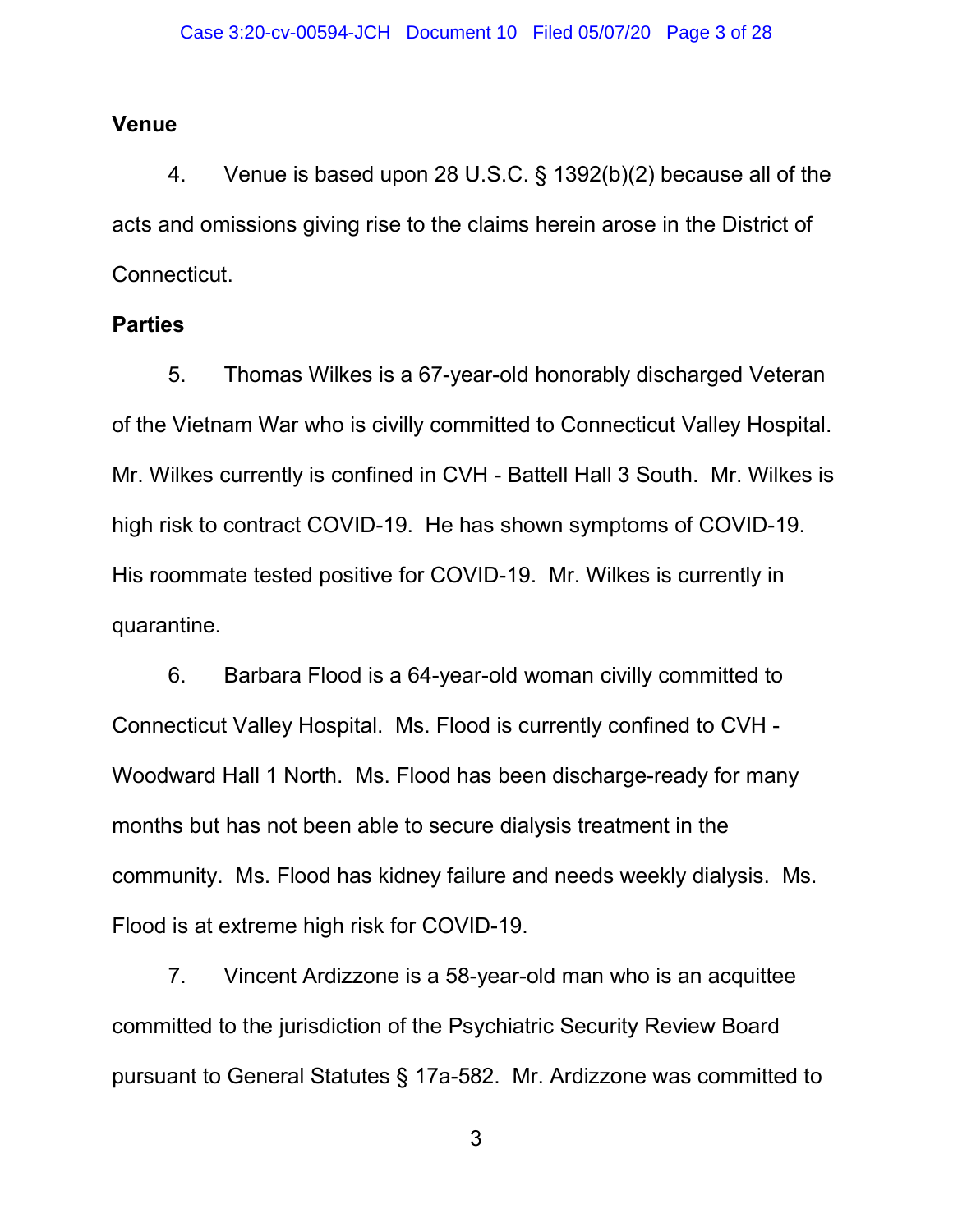Whiting Forensic Hospital on March 4, 1993 for 35 years. Mr. Ardizzone has been diagnosed with emphysema and Stage IV prostate cancer with metastasis. Mr. Ardizzone is at very high risk for morbidity and mortality for COVID-19. Mr. Ardizzone has been approved for temporary leave during his period of confinement. Mr. Ardizzone currently resides in WFH – Dutcher North 3.

8. Gail Litsky is a 53-year-old woman who is an acquittee committed to the jurisdiction of the Psychiatric Security Review Board pursuant to General Statutes § 17a-582. Ms. Litsky was committed to the Whiting Forensic Hospital on January 13, 2015 for forty years. Ms. Litsky is the only female on her unit, Dutcher North 2. Ms. Litsky has health conditions that put her at high risk for COVID-19.

9. Carson Mueller is a 45-year-old man who is an acquittee committed to the jurisdiction of the Psychiatric Security Review Board pursuant to General Statutes § 17a-582. Mr. Mueller was committed to Whiting Forensic Hospital on September 1, 2009 for sixty years. Mr. Mueller has been in psychiatric remission for many years, has a full Level 4 with all pass times, and was granted temporary leave by the PSRB. Mr. Mueller currently resides on Dutcher South 3.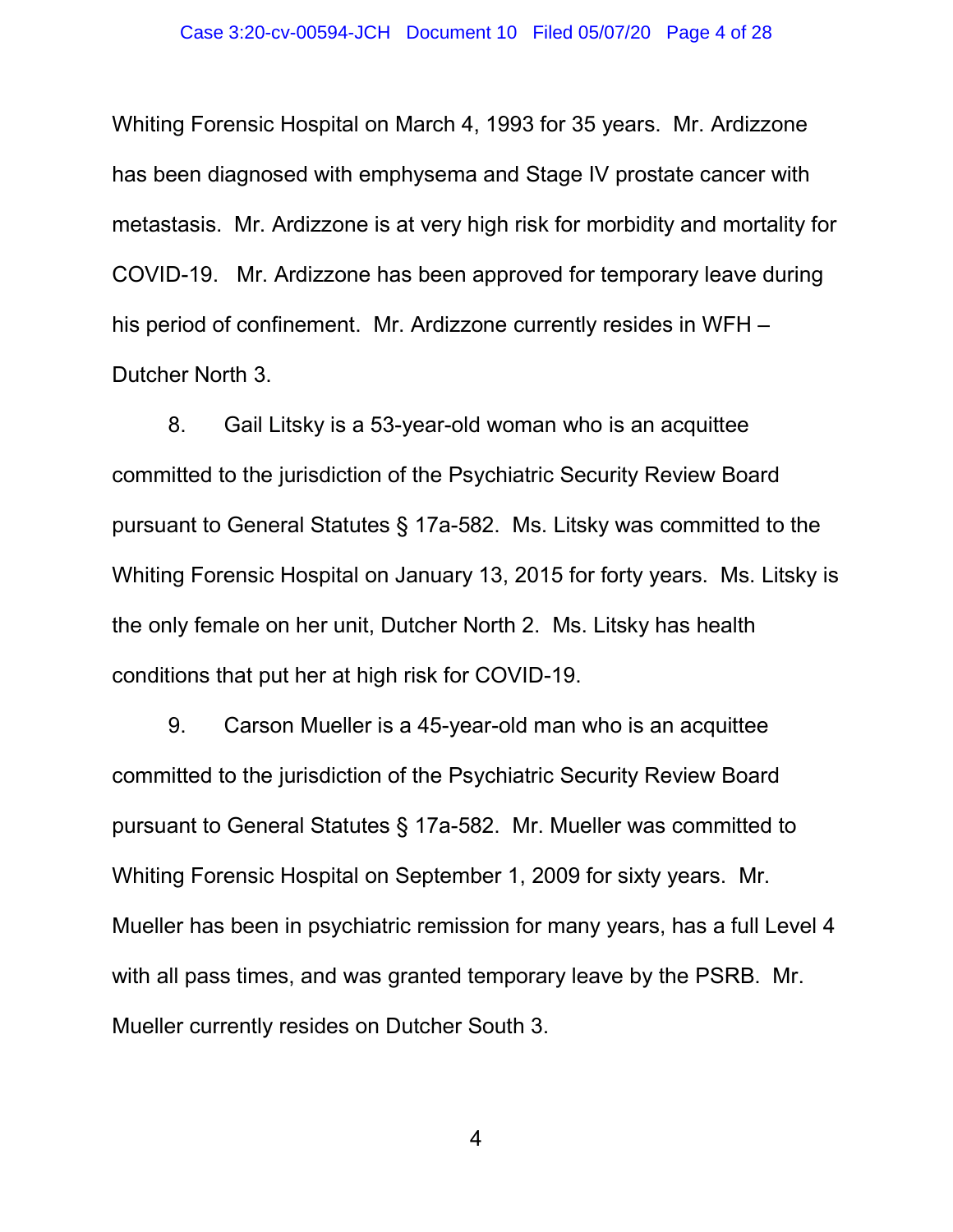#### Case 3:20-cv-00594-JCH Document 10 Filed 05/07/20 Page 5 of 28

10. Ned Lamont is the Governor of the State of Connecticut. He is sued in his official capacity only. Governor Lamont, as the chief executive officer of the state, appoints the Commissioner of DMHAS and has authority to direct the control and operation of all state psychiatric facilities. The state is a public entity for purposes of Title II of the ADA, and it receives and distributes federal financial assistance for purposes of Section 504 of the Rehabilitation Act.

11. Commissioner Miriam E. Delphin-Rittmon is the Commissioner of the Department of Mental Health and Addiction Services with authority to hire the Chief Executive Officers and control and operate all state psychiatric facilities. The Department is a public entity for purposes of Title II of the ADA, and it receives federal financial assistance for purposes of Section 504 of the Rehabilitation Act. The Commissioner is sued in her official capacity for prospective injunctive relief only.

12. Defendant Hal Smith is the Chief Executive Officer of Whiting Forensic Hospital located in Middletown, Connecticut. Whiting Forensic Hospital is a public entity for purposes of Title II of the ADA, and it receives federal financial assistance for purposes of Section 504 of the Rehabilitation Act. The Defendant is sued in his official capacity for prospective injunctive relief only.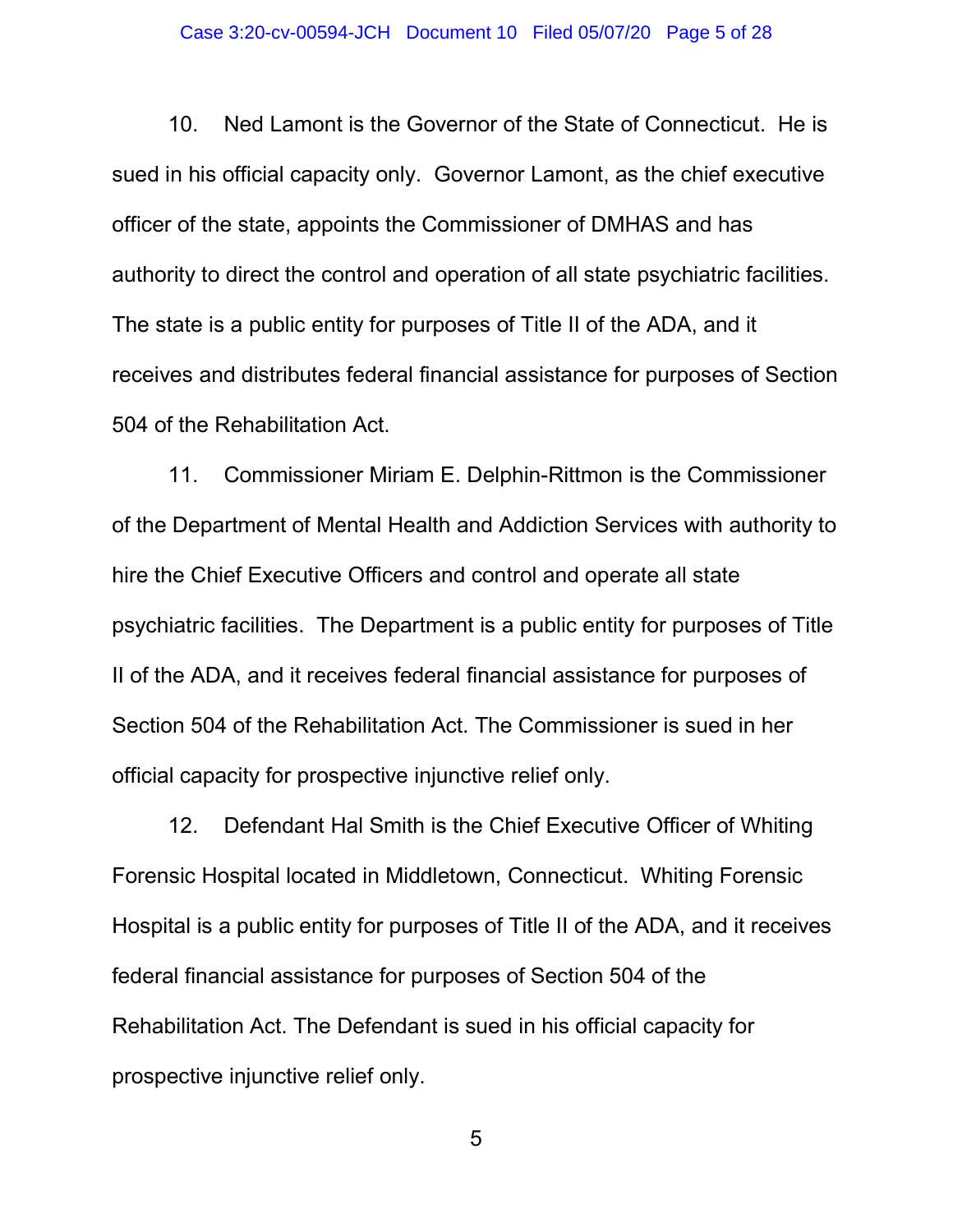13. Defendant Lakisha Hyatt is the Chief Executive Officer of Connecticut Valley Hospital located in Middletown, Connecticut. Connecticut Valley Hospital is a public entity for purposes of Title II of the ADA, and it receives federal financial assistance for purposes of Section 504 of the Rehabilitation Act. Defendant is sued in her official capacity for prospective injunctive relief only.

14. Defendants are responsible for the operation of public entities covered by Title II of the ADA, 42 U.S.C. § 12131(1). Those entities also receive federal financial assistance and are covered by Section 504 of the Rehabilitation Act. 29 U.S.C. § 794.

## Statement of Facts

15. Connecticut Valley Hospital is a state-operated inpatient psychiatric facility with three residential hall buildings; Battell Hall, Woodward Hall and Merritt Hall. The total patients at CVH in the general psychiatry division is approximately 209.

16. The legal status of almost all patients at Connecticut Valley Hospital is committed pursuant to General Statutes § 17a-498(c) or voluntary status pursuant to General Statutes § 17a-506.

17. Battell Hall has six units that have an approximate census of 15 to 20 patients each; B2N, B2S, B3N, B3S, B4N and B4S. This building is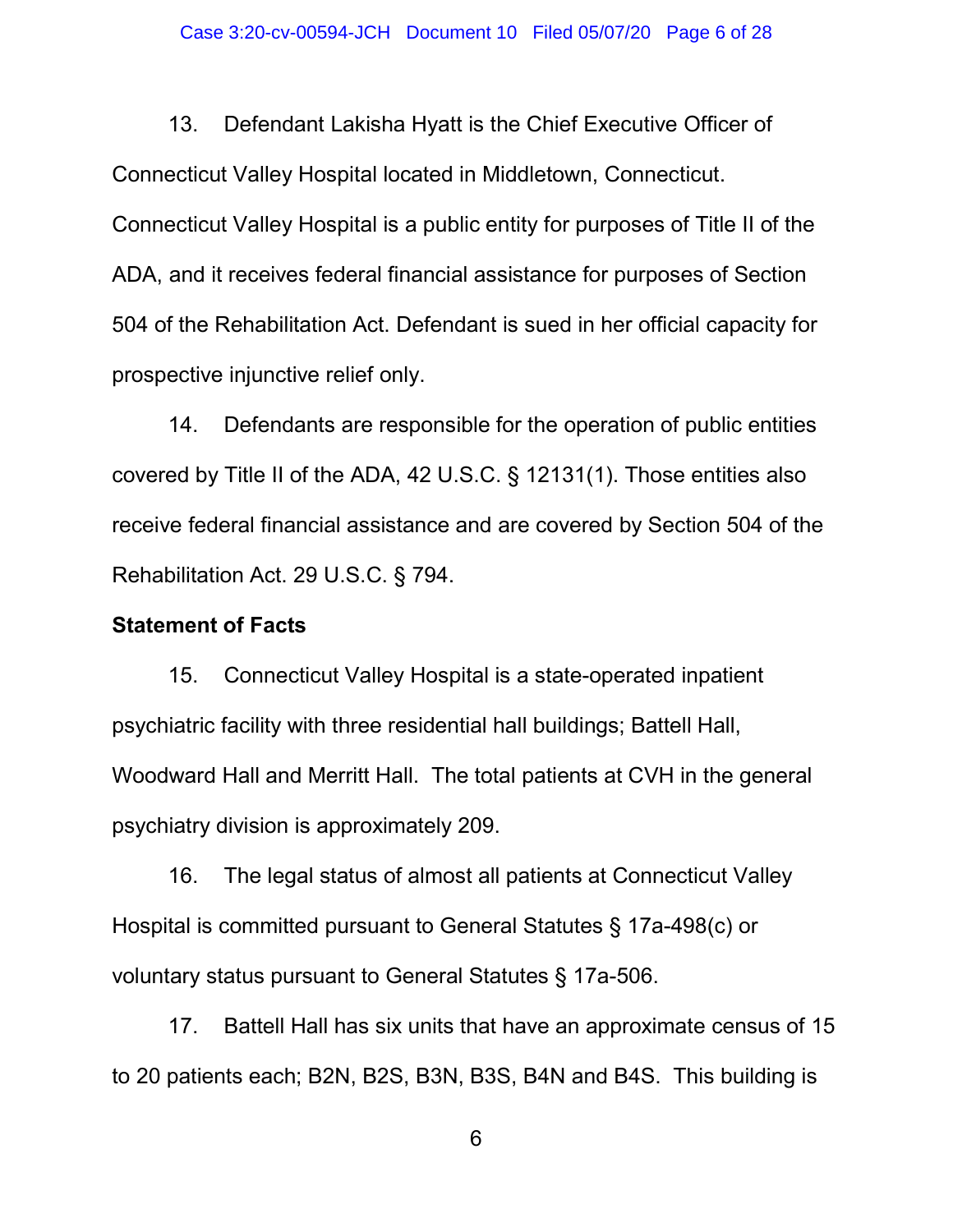designated as a general psychiatric building with both men and women patients. B2S, B3S and B4S have been quarantined at times and have isolated patients who have tested positive for COVID-19.

18. CVH units are small units with sleeping rooms, a day room, a TV room, a comfort room, a restraint and seclusion room and rooms for staff. It is impossible for the patients to maintain at least six feet from other patients. No, or almost no, patients have a single room. Most patients sleep in open dorms with nothing but temporary walls that do not reach the ceiling.

19. Woodward Hall has four units that have an approximate census of 15 to 20 patients each; WW1S, WW1N, WW2S, and WW2N. Woodward two south is designated as a traumatic brain injury unit. The other units are general psychiatry patients treating both men and women. Woodward Hall generally treats older patients over 50 and patients with significant general medical needs.

20. The units in Woodward have sleeping rooms, a day room, a TV room, restraint and seclusion rooms, and rooms for staff. Most patients sleep two to a room. A few patients have a single room. Woodward does not have open dorm-like sleeping rooms. Patients at Woodward tend to be older and more frail with general health needs.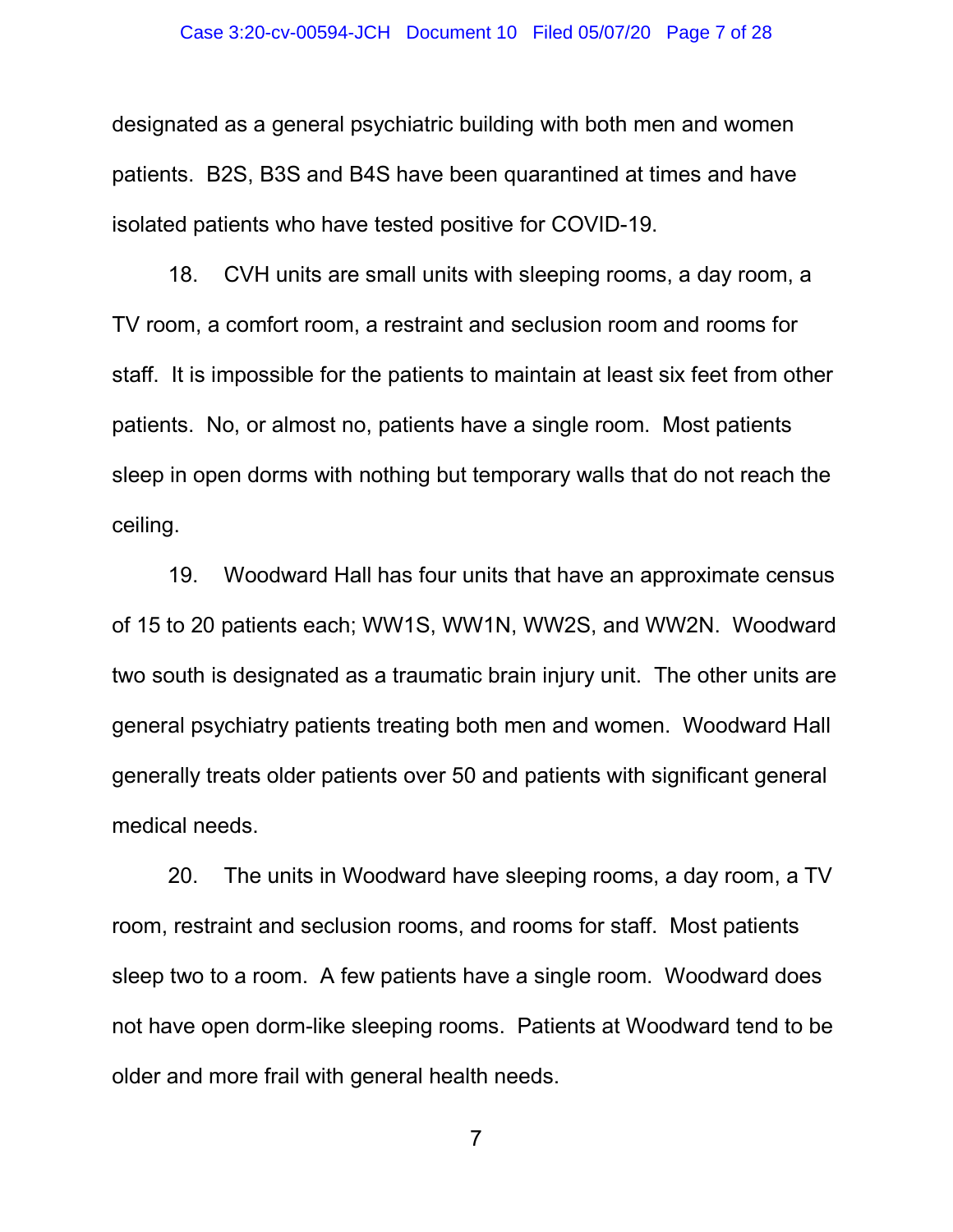21. On April 29, 2020, only two elderly patients on Woodward 2 North remained on the unit. All of the other patients on that unit had tested positive for COVID-19 and were transferred to Middlesex Hospital for respiratory treatment, including ventilator treatment, or to the CVH GPD quarantine unit in Merritt Hall, M3D-E. Almost all of the nurses and MHA staff on WW2N were off work after testing positive for the coronavirus.

22. Merritt Hall 4D is a general psychiatric unit that is designated as the young adult services unit for patients age 18 to 25. The Young Adult Unit has 17 beds.

23. Merritt Hall 3D-E has been designated as the isolation unit for the general psychiatry division for patients who test positive for COVID-19.

24. Whiting Forensic Hospital holds patients with a legal status of civil commitment, civil-voluntary, acquittees committed to the jurisdiction of the Psychiatric Security Review Board (PSRB), competency restoration, Department of Corrections transfers, and forensic patients for forensic evaluations.

25. Whiting Forensic Hospital has two buildings for patients. Maximum Security Service is generally referred to as Whiting Max. Enhanced Security Service is in the Dutcher building and contains units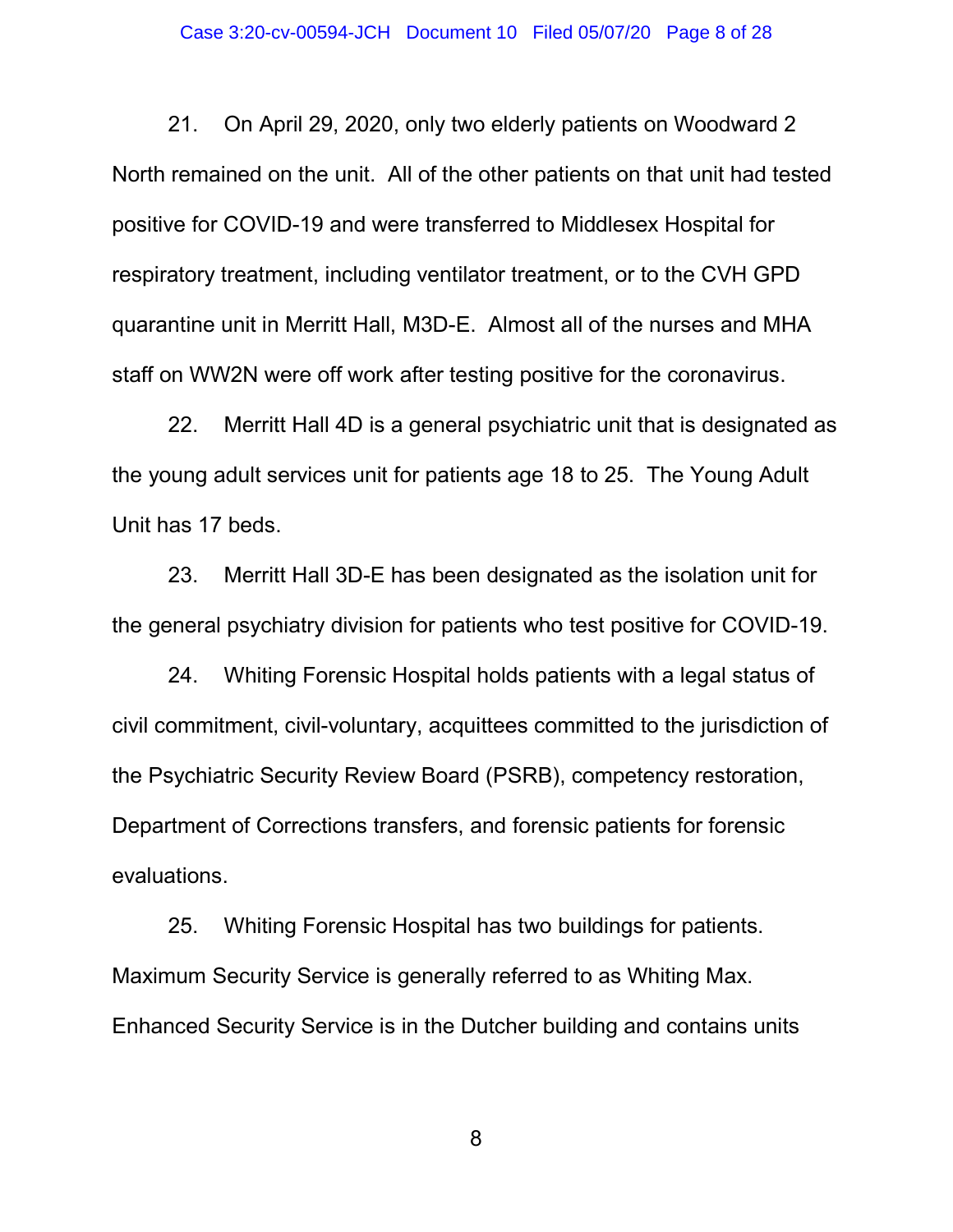where patients expect to be transitioned to the community and eventually discharged.

26. Whiting Maximum Service contains six units, five of which are fully staffed. Units 1, 2 and 3 are primarily competency restoration units and hold approximately 20 patients each. These three units accept patients upon order of the Superior Court pursuant to General Statutes § 54-56d. Patients receive psychiatric treatment and competency restoration education and evaluation. Patients may be held for the maximum possible sentence for their charges or for 18 months, whichever is less. General Statutes § 54-56d(i).

27. General Statutes § 54-56d(i) requires that the Superior Court order placement for competency restoration to the least restrictive placement. General Statutes § 54-56d(h)(2)(A) provides for a diversion of low level offenders into voluntary treatment or civil commitment. General Statutes § 54-56d(j) requires that competency monitors for WFH write to the Superior Court whenever a patient is eligible for civil commitment or voluntary treatment or could be restored in a less restrictive setting.

28. WFH Units 4 and 6 are longer term treatment units and hold a mix of patients, most of whom are acquittees committed to the jurisdiction of the PSRB. Units 4 and 6 generally hold approximately 20 patients. Unit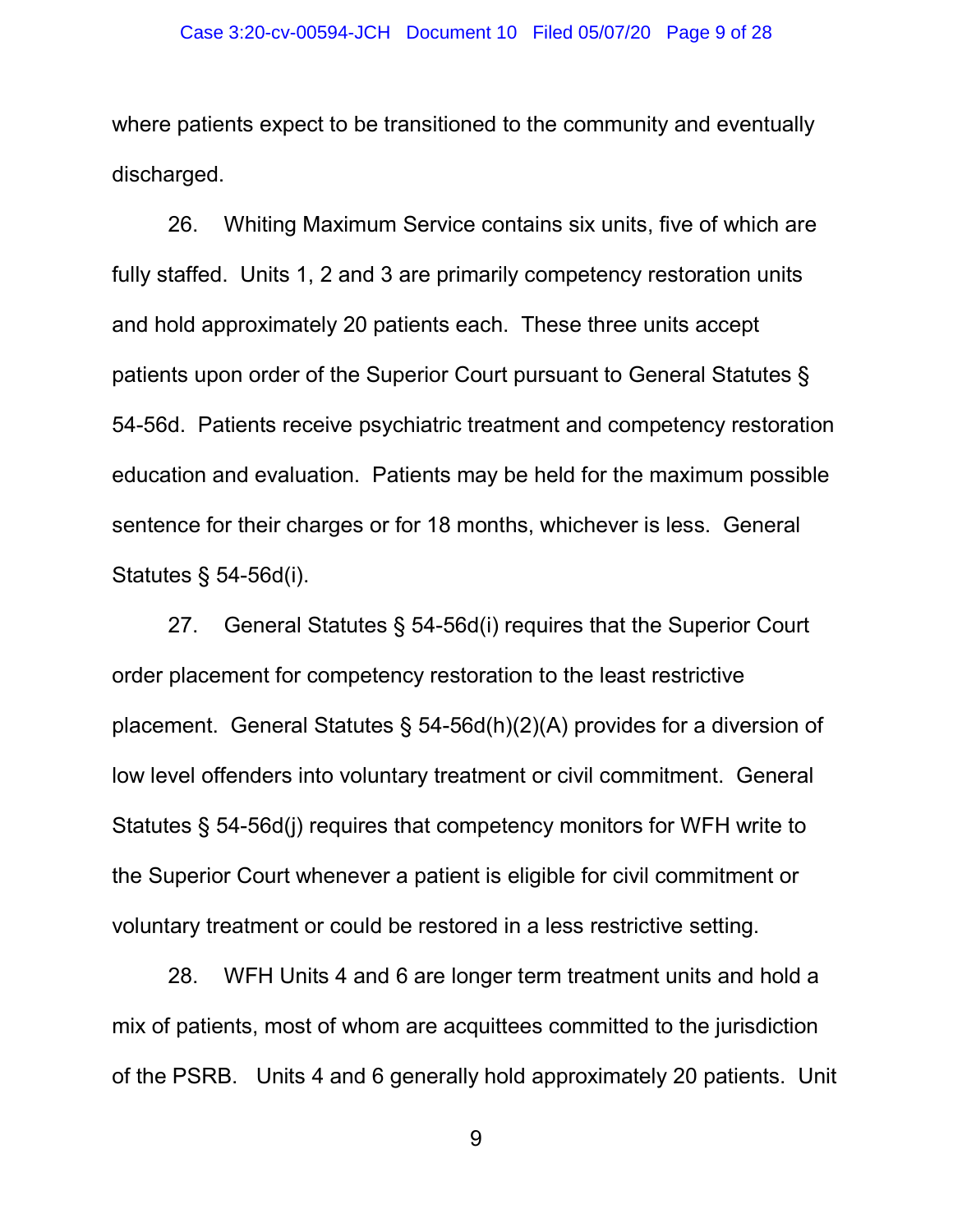#### Case 3:20-cv-00594-JCH Document 10 Filed 05/07/20 Page 10 of 28

5 has only one patient and operates as an adjunct of Unit 4. Whiting Max has a total capacity of 91.

29. Patients residing on Whiting Forensic Hospital Units 4 and 6 have various legal statuses. A majority are acquittees committed to the jurisdiction of the Psychiatric Security Review Board pursuant to General Statutes § 17a-582. A minority of the patients are civilly committed pursuant to General Statutes § 17a-498(c), Department of Corrections transfers committed pursuant to General Statutes §§ 17a-512 to 17a-520, civilly committed by a Physician's Emergency Certificate pursuant to General Statutes § 17a-502, or post-conviction examinations pursuant to General Statutes § 17a-566a.

30. Dutcher Enhanced Security Service generally serves patients who are admitted to Whiting Forensic Hospital but do not require maximum security service. Dutcher has a competency restoration unit and five treatment units. The vast majority of the patients on the treatment units started in WFH max and transferred to Dutcher for ongoing treatment and transition to temporary leaves, conditional discharge or community integration. Dutcher has 138 beds.

31. At both CVH and WFH, all of the units are staffed with three shifts of staff. On the first shift, 7 a.m. to 3 p.m., professional staff of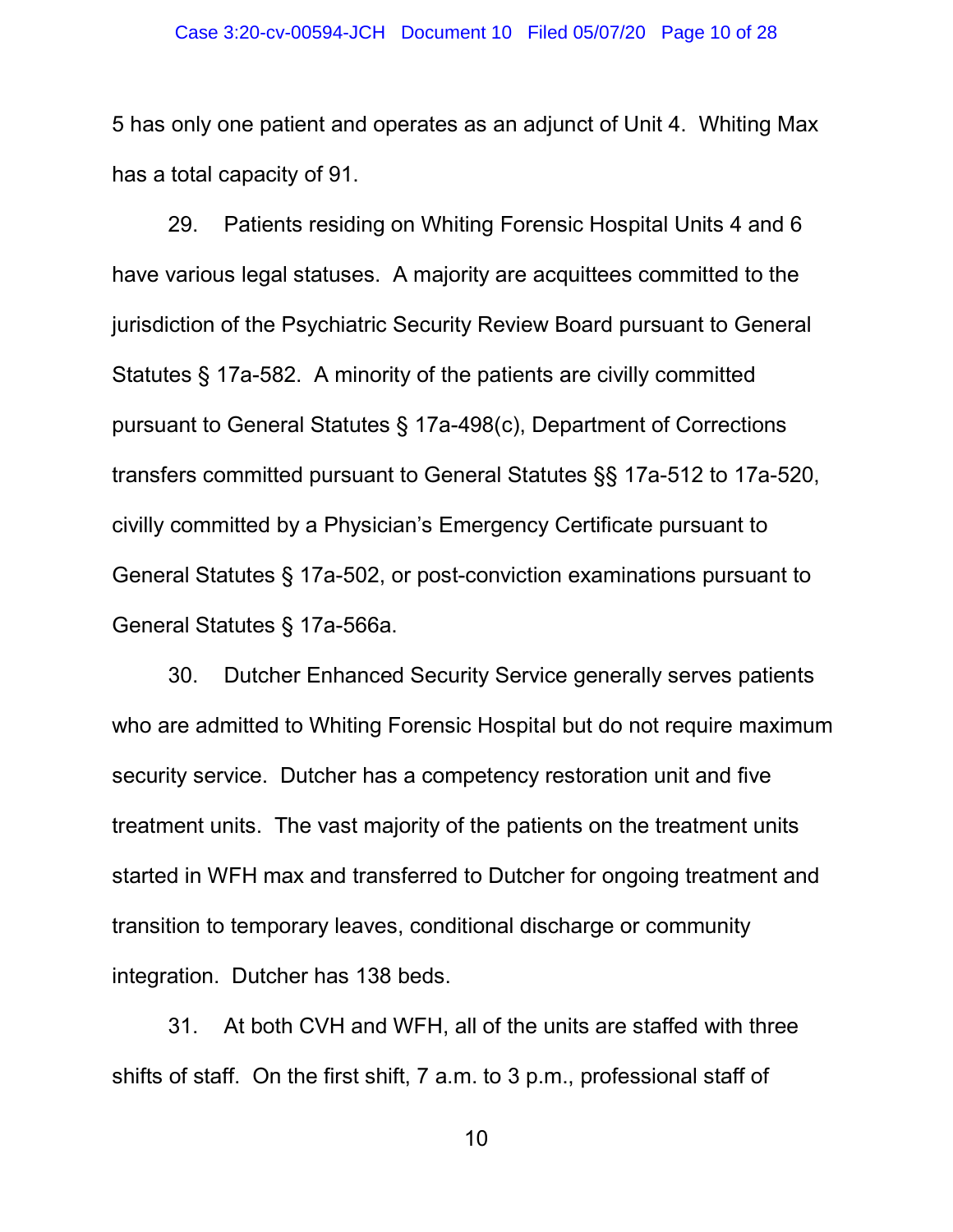#### Case 3:20-cv-00594-JCH Document 10 Filed 05/07/20 Page 11 of 28

psychiatrist, psychologist, unit director, social worker, nurses, and rehabilitation staff work along with Forensic Treatment Specialists (FTS)(WFH) or Mental Health Associates (MHA)(Dutcher). Total staff on each unit for each shift depends on the needs of the patients and their observation level. Some patients may be on regular observation while others may need two to one observation.

32. Many FTS's and MHA's may be mandated, which means they are required to work overtime or a double shift if necessary to provide minimum staffing for a unit. This may necessitate a staff member to work on two different units in one day.

33. On March 24, 2020, DMHAS announced that the first staff at CVH had tested positive for COVID-19. The staff reported out sick on March 11, 2020, was tested on March 14, 2020 and notified DMHAS on March 23, 2020 that he or she was positive for COVID-19. Patients and staff in contact with the employee were quarantined.

34. On March 26, 2020, DMHAS reported that the first patient at CVH tested positive for COVID-19.

35. The DMHAS Commissioner stated that she was taking significant steps to protect clients and staff from COVID-19. Those steps included: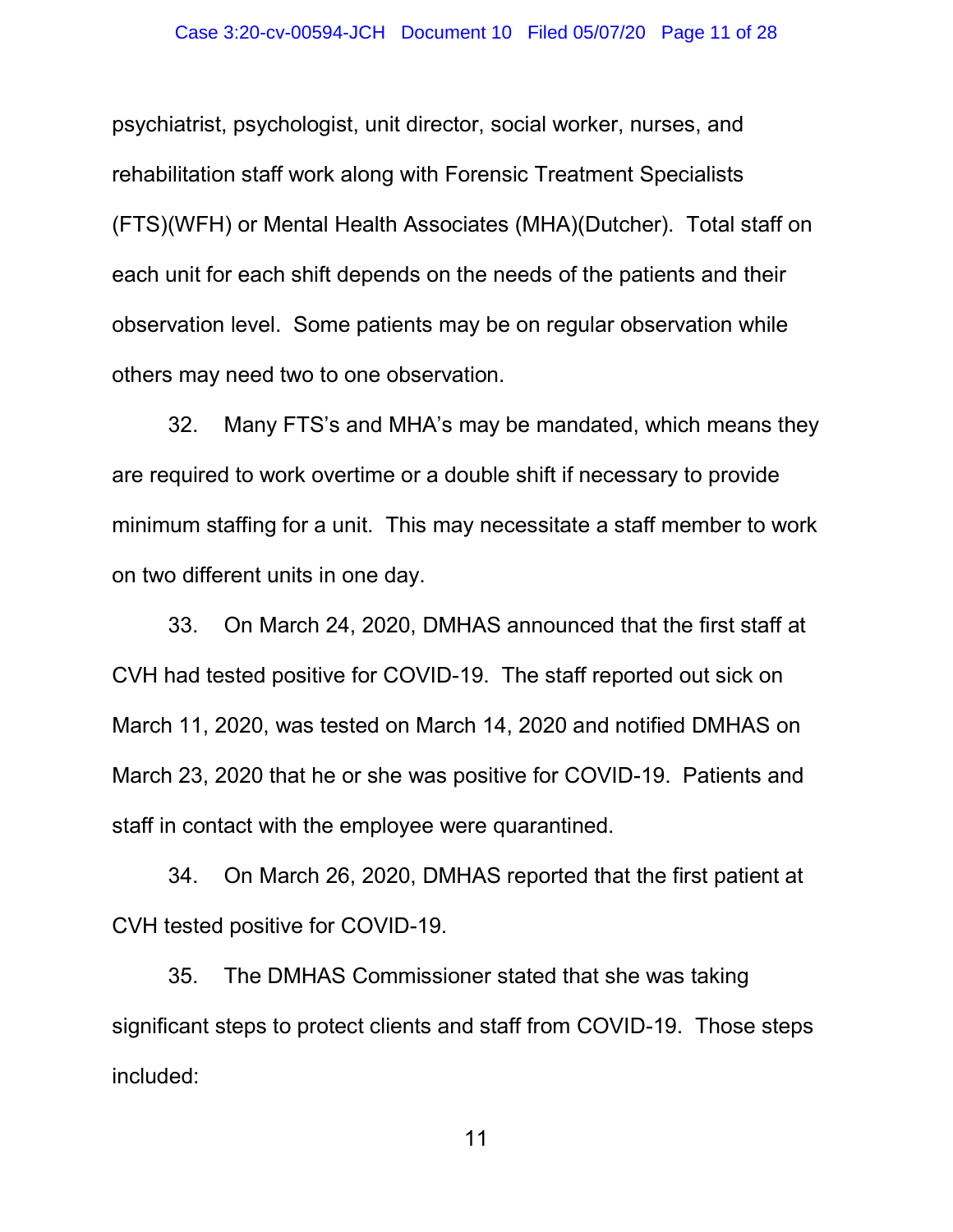- a) Adjusting outpatient services while promoting social distancing including telephone check-ins and closing wellness centers and social clubs.
- b) Restricting visitors from DMHAS facilities.
- c) Conducting health screenings of all individuals who enter DMHAS facilities, including staff and clients.
- d) Approving over 900 employees for telework to promote social distancing and minimize exposure to clients and staff at DMHAS facilities.
- e) Directing staff who are symptomatic or have been in close contact with individuals suspected of or having COVID-19. to stay home and self-quarantine to prevent infecting clients and other staff.

36. Neither the Commissioner nor any other defendant took steps to test all patients and staff to determine the scope of the infection in the hospitals, nor provide masks, nor ensure social distancing, nor take steps to decompress the units by discharging, granting temporary leave, conditional discharge or providing temporary shelters or tents.

37. By March 31, 2020, five patients at CVH, five patients at WFH and two staff at CVH had tested positive for COVID-19. Probably two to five times more than those tested were infected.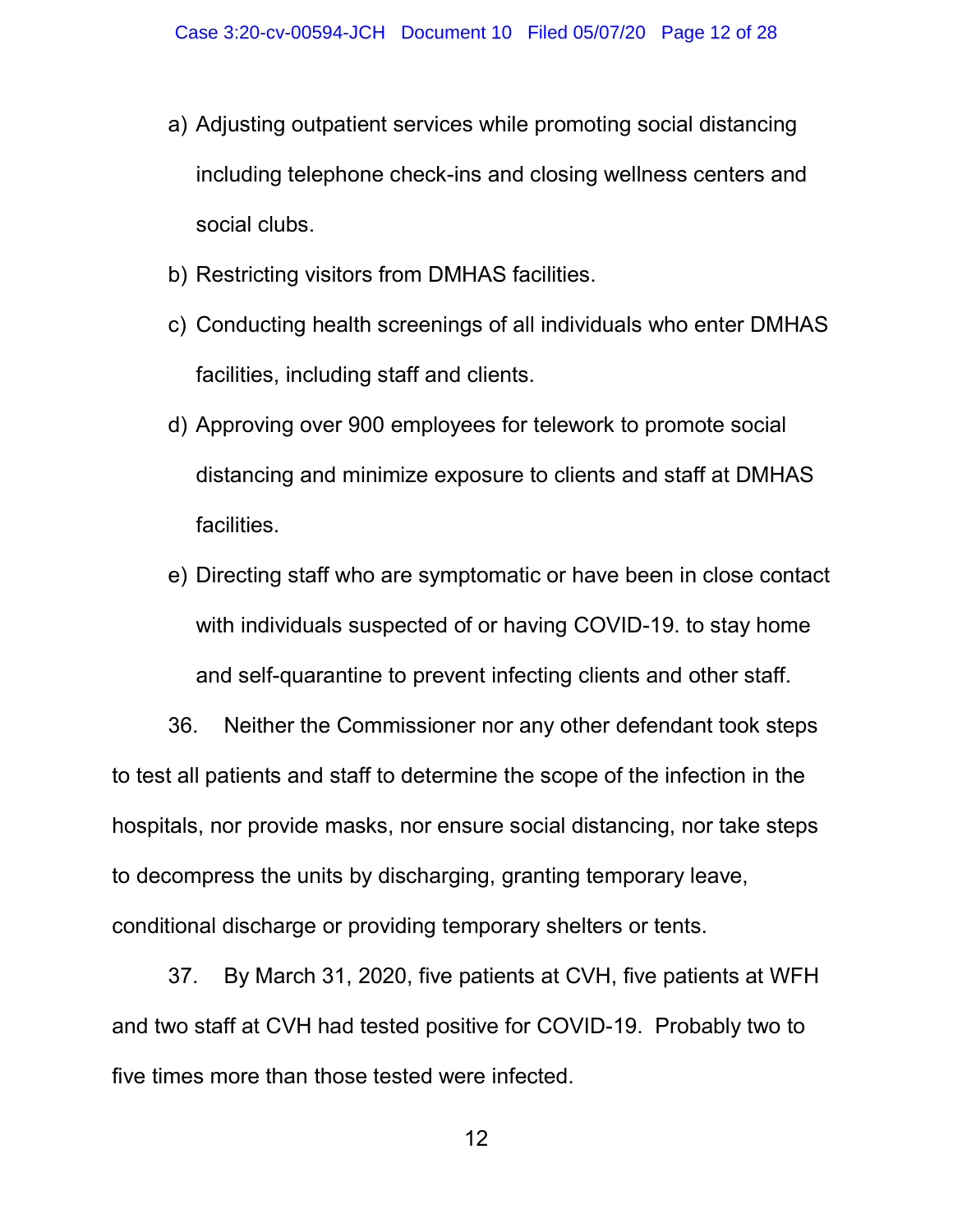38. On April 10, 2020, DMHAS and WFH, issued an isolation and quarantine protocol for inpatient psychiatric facilities. On April 13, 2020, WFH updated its isolation and quarantine protocol. On April 16, 2020, DMHAS updated its isolation and quarantine protocol for psychiatric facilities.

39. On April 21, 2020, DMHAS reported that 22 patients at CVH, 13 staff at CVH, 7 patients at WFH, and 13 staff at WFH, tested positive for COVID-19.

40. As of April 28, 2020, patients and staff with confirmed COVID-19, are in every building in CVH and WFH. Numerous patients are so ill that they have had to be transferred to Middlesex Hospital for acute respiratory care.

41. On April 30, 2020 CVH had a patient die from COVID-19.

42. On May 5, 2020, DMHAS reported that 50 patients and 34 staff at CVH were test-confirmed COVID-19, and that there were 10 patients and 17 staff test-confirmed COVID-19.

43. Almost all patients on every unit in both CVH and WFH live in close contact with 15-20 other patients and 5-10 staff at any one time. All patients share two phones on each unit. Almost all patients share one bathroom with all the other patients. A few units, WFH U1, DS3 and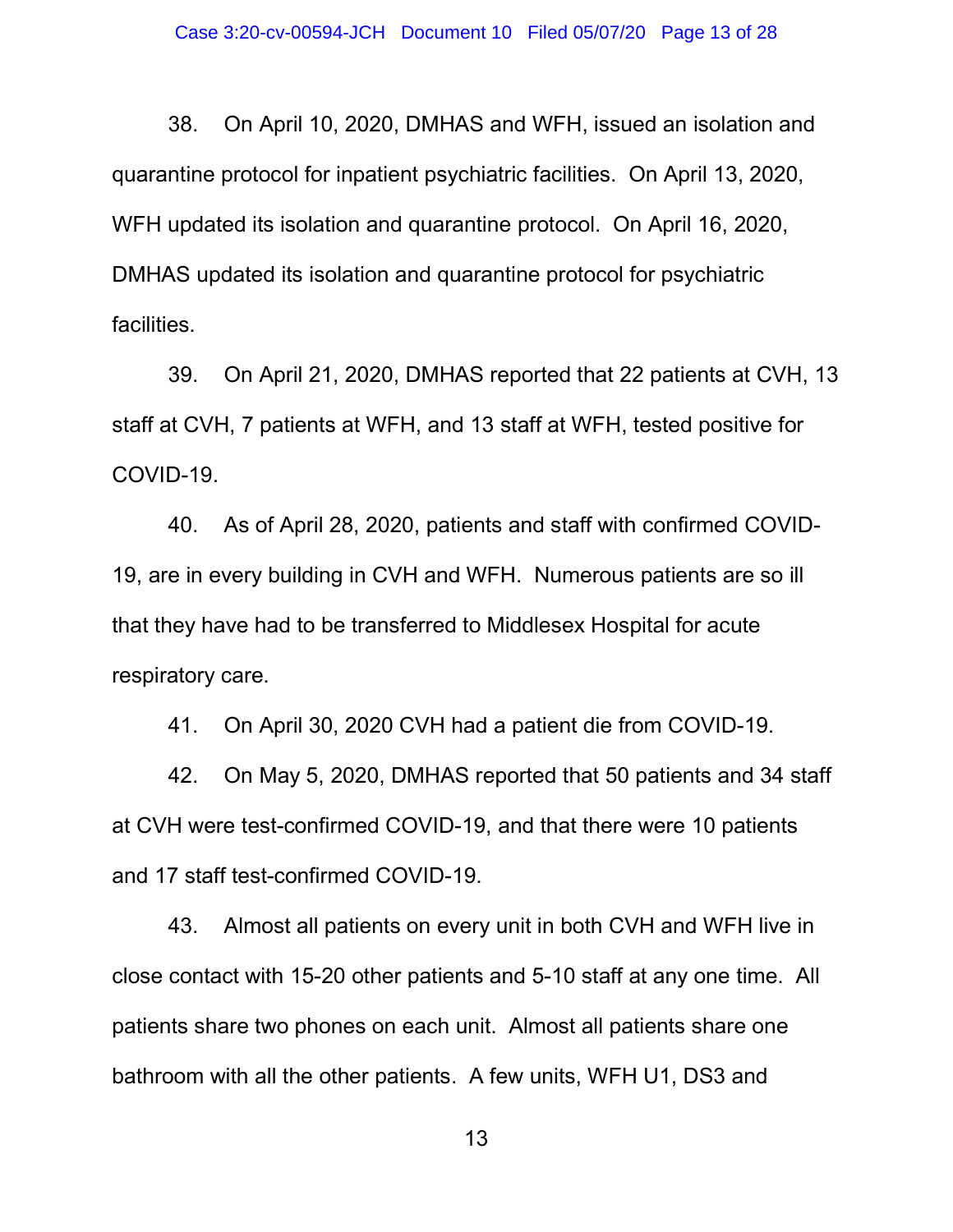several units in CVH are coed units and patients share bathrooms with half the unit comprised of persons of similar gender or gender-identified. Patients eat together as a unit either in the dining room or on the unit. Social distancing is not consistently possible on an inpatient unit at CVH and WFH.

44. On March 10, 2020, the Governor declared a public health and civil preparedness emergency pursuant to General Statutes § 19a-131a and § 28-9, such emergency to be in effect through September 9, 2020.

45. From March 12, 2020 through May 5, 2020, the Governor has issued 34 executive orders aimed at limiting the spread of the Coronavirus, infection of the public, and deaths from COVID-19.

46. Only one of the Governor's executive orders has addressed the dire danger of the Coronavirus to patients in state psychiatric facilities. Executive Order 7C, issued on March 15, 2020, suspended the Connecticut Patients' Bill of Rights, General Statutes § 17a-547 and authorized the Commissioners of DPH and DMHAS to issue any and all orders restricting entrance into the facilities they deem necessary to protect the health and welfare of the patients, residents and staff. Executive Order 7C also waived the patients' right to confidentiality in General Statutes, §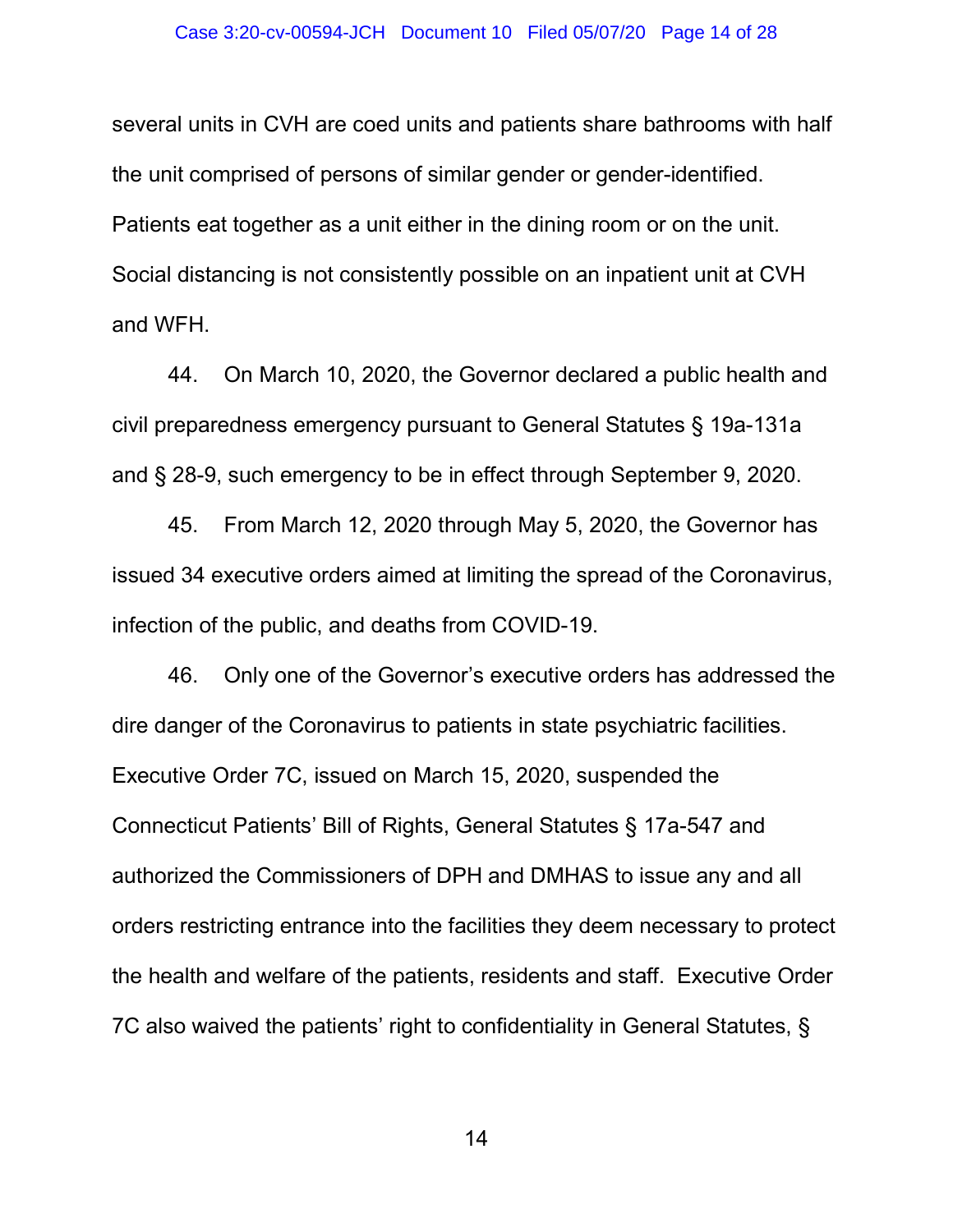52-146f, allowing the Commissioner of DPH and local health directors to report cases of COVID-19 from psychiatric facilities.

47. The only other executive order affecting patients in state psychiatric facilities are Executive Order 7F which waives patients' rights to personal service of process and to the right to appear in person for any probate court hearing and Executive Order 7K which waives all time requirements of any kind for notice, service of process or to hold a hearing, even if the patient is held against their will in a state psychiatric hospital. Several patients have been quarantined on their CVH or WFH inpatient unit and have not been allowed to attend their probate hearing and the hearing has been held without their appearance either in person, on video or on the phone.

48. While there have been several executive orders waiving and suspending the constitutional and statutory procedural due process rights of psychiatric inpatients, no executive order has been issued directly to protect the health and welfare of confined patients from the risk of infection and death from COVID-19 by ordering testing of all patients and staff, social distancing of all patients, ordering masks, review of all patients for discharge, temporary leave, conditional discharge or transfer to temporary alternate housing.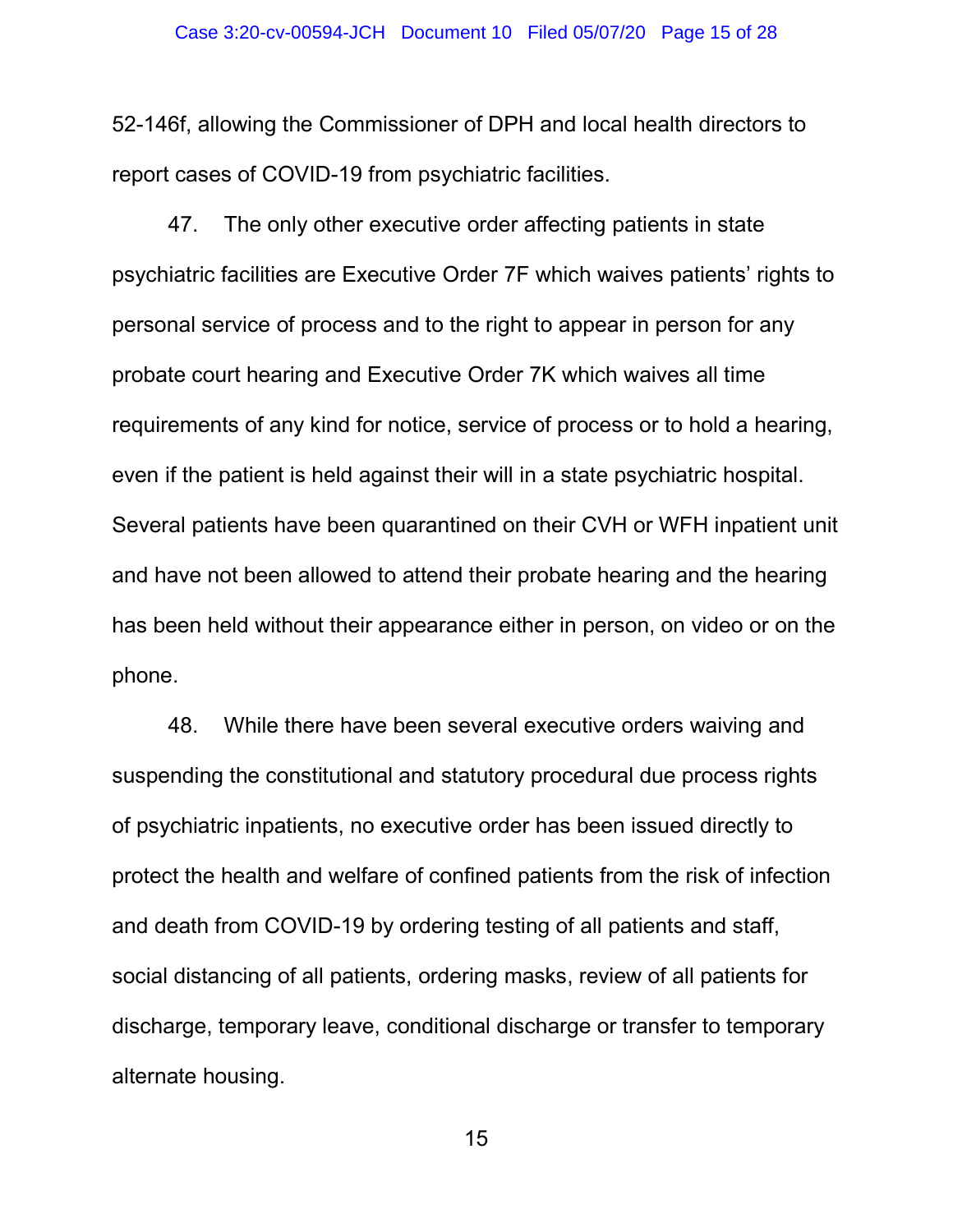49. On April 18, 2020, the Executive Director of the Connecticut

Legal Rights Project wrote a letter to the Governor and the Attorney

General requesting an executive order:

- a) To immediately stop all new admissions to all state-operated psychiatric facilities;
- b) require that every facility review the present mental status of each patient;
- c) require that each facility make every effort to discharge every patient who does not absolutely need inpatient hospital level of care; and
- d) require that each facility make every effort to discharge every patient for whom the risks of inpatient psychiatric care in the face of the COVID-19 pandemic outweigh the benefits of that level of care when such discharge does not pose an unreasonable risk to the public.

50. On April 18, 2020, CLRP requested that the Governor act

immediately due to the imminent and substantial risk that patients and staff

would become gravely ill and die.

51. On April 29, 2020, CLRP was informed by staff at CVH that

administrators at CVH were closing an entire ward, Woodward 2 North,

because all but two patients were ill or symptomatic with COVID-19 and

had been transferred to Middlesex Hospital and on ventilators or

transferred to the CVH quarantine unit in Merritt Hall, M3D-E. Upon

reconsideration, Woodward 2 North was kept open.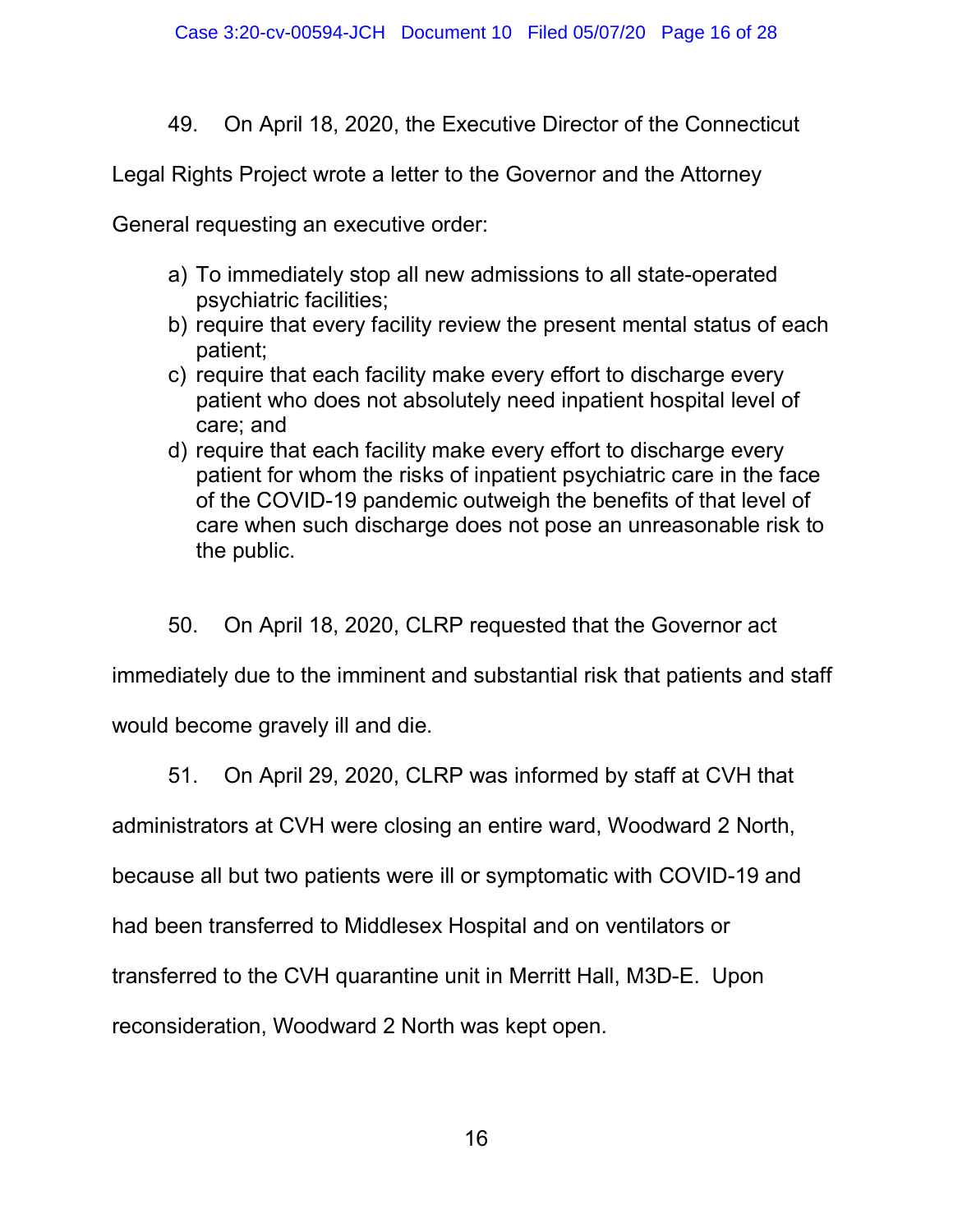52. On April 30, 2020, the first patient from CVH died of COVID-19.

53. Defendants have failed to plan for an infection outbreak in the hospitals. Such failure resulted in, substantially contributed to, or increased unnecessary COVID-19 infections and outbreaks in staff and patients.

54. Defendants have failed to provide and ensure social distancing of patients. Such failure resulted in or substantially contributed to COVID-19 infections and outbreaks in staff and patients.

55. Defendants have failed adequately and timely to test staff and patients for COVID-19 in order to measure the outbreak in February, March, April and up through the present. Such failure resulted in or substantially contributed to COVID-19 infections and outbreaks in staff and patients.

56. Defendants have failed adequately and timely to provide masks and personal protective equipment to patients and staff. Such failure resulted in or substantially contributed to COVID-19 infections and outbreaks in staff and patients.

57. Defendants have failed adequately and timely to isolate and quarantine patients and staff. Such failure resulted in or substantially contributed to COVID-19 infections and outbreaks in staff and patients.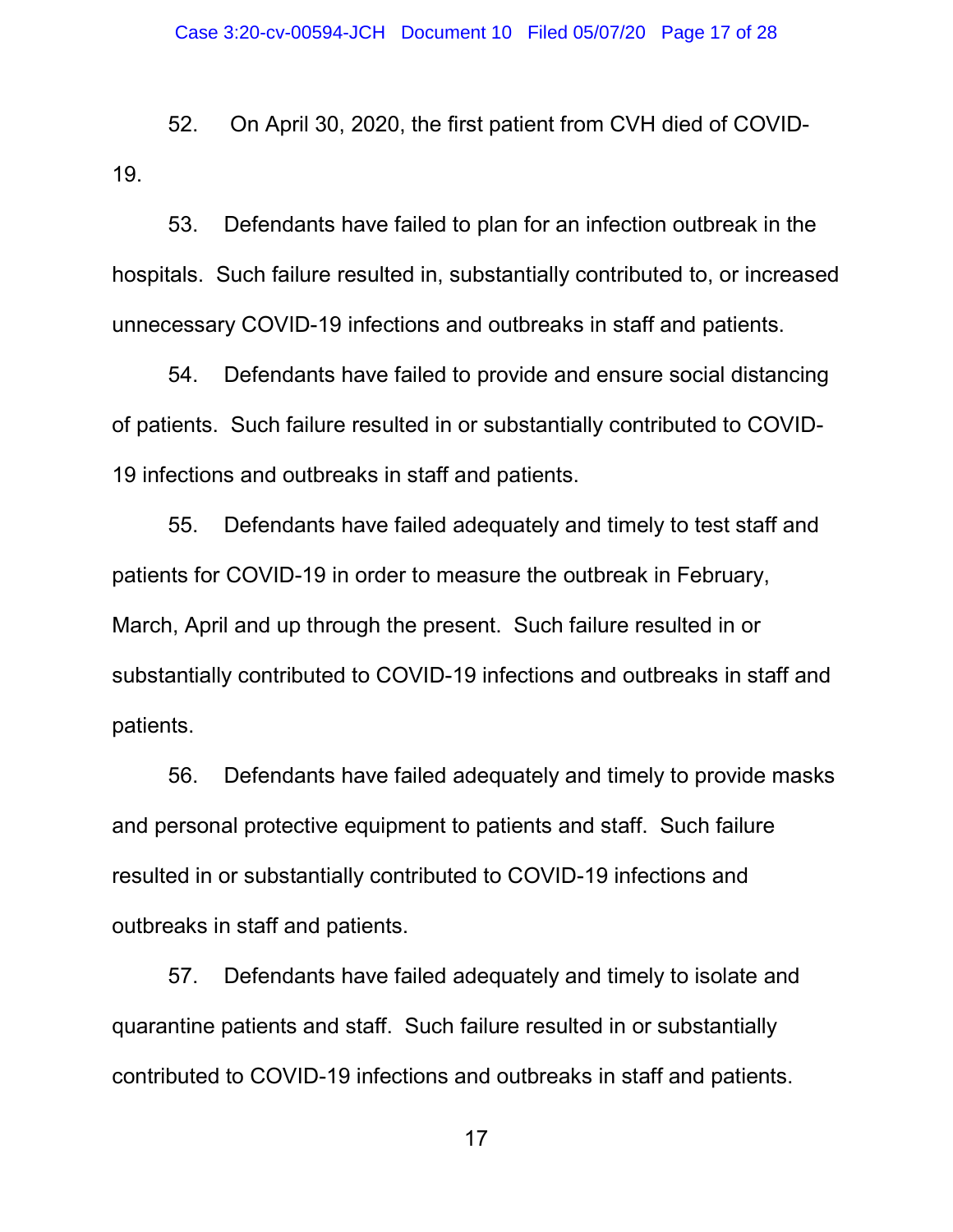58. Defendants acts and omissions were deliberately indifferent or done with reckless disregard and have resulted in unsafe conditions of confinement.

## Class Action Factual Allegations

59. The named Plaintiffs bring this suit on their own behalf and on the behalf of all current CVH and WFH patients and all patients who will be admitted in the future during the COVID-19 pandemic.

60. This class is so numerous that joinder of all members is impractical. CVH and WFH currently have a census of approximately 438 patients, all of whom are similarly situated and in danger of infection, illness and death from COVID-19. Because patients are discharged and continue to be committed to both facilities the class includes all those future patients who are admitted but whose identities are not known at this time.

61. There are questions of law and fact common to all class members, including but not limited to Defendants' deprivation of the class members' substantive due process rights, the Defendants' failure to provide constitutionally safe and humane conditions of confinement, Defendants' failure to ensure that Plaintiffs are treated in the most integrated setting, The named Plaintiffs are typical of the class.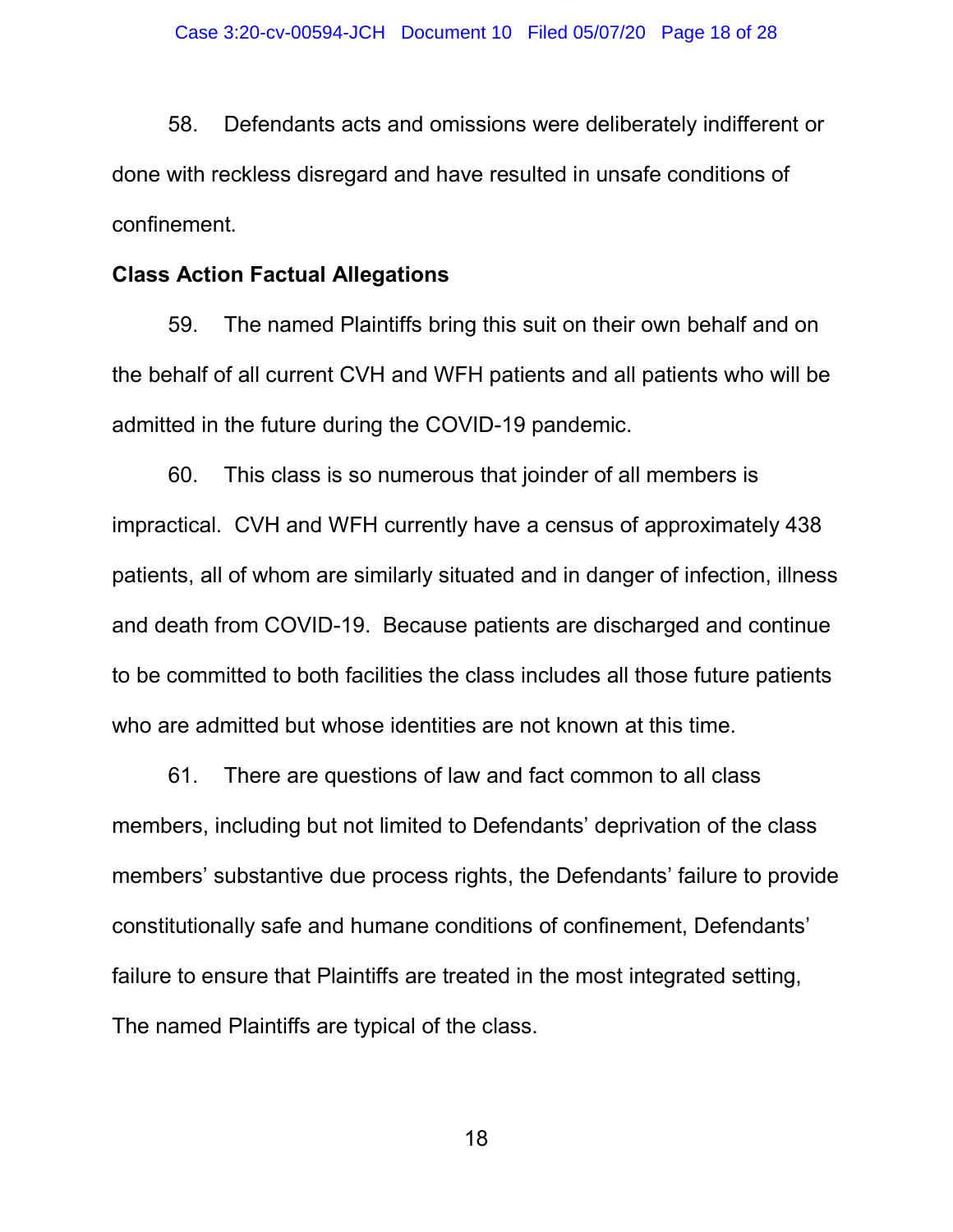62. The named Plaintiffs will fairly and adequately represent the interests of the class. The Plaintiffs, as patients at WFH and CVH, possess strong personal interest in the subject matter of the lawsuit and are represented by counsel with experience in class action litigation. Counsel have the legal knowledge and resources to fairly and adequately represent the interests of all class members in this action.

63. Defendants have acted or refused to act on grounds generally applicable to the class in that Defendants' policies and practices of violating the Plaintiffs' constitutional and statutory rights have affected all class members. Accordingly, final injunctive and declaratory relief is appropriate to the class as a whole.

### Necessity for Emergency Injunctive Relief

64. The Defendants have acted, failed to act, and continue to act and fail to act, in violation of the law including their duty to provide safe conditions of confinement. The named Plaintiffs and the class they seek to represent do not have an adequate remedy at law. As a result of the policies, practices, acts, and omissions of the Defendants, the named Plaintiffs and the class they seek to represent, have suffered, are suffering, and will continue to suffer, serious, imminent, irreparable physical, mental, and emotional injuries as a result of the outbreak of COVID-19 in both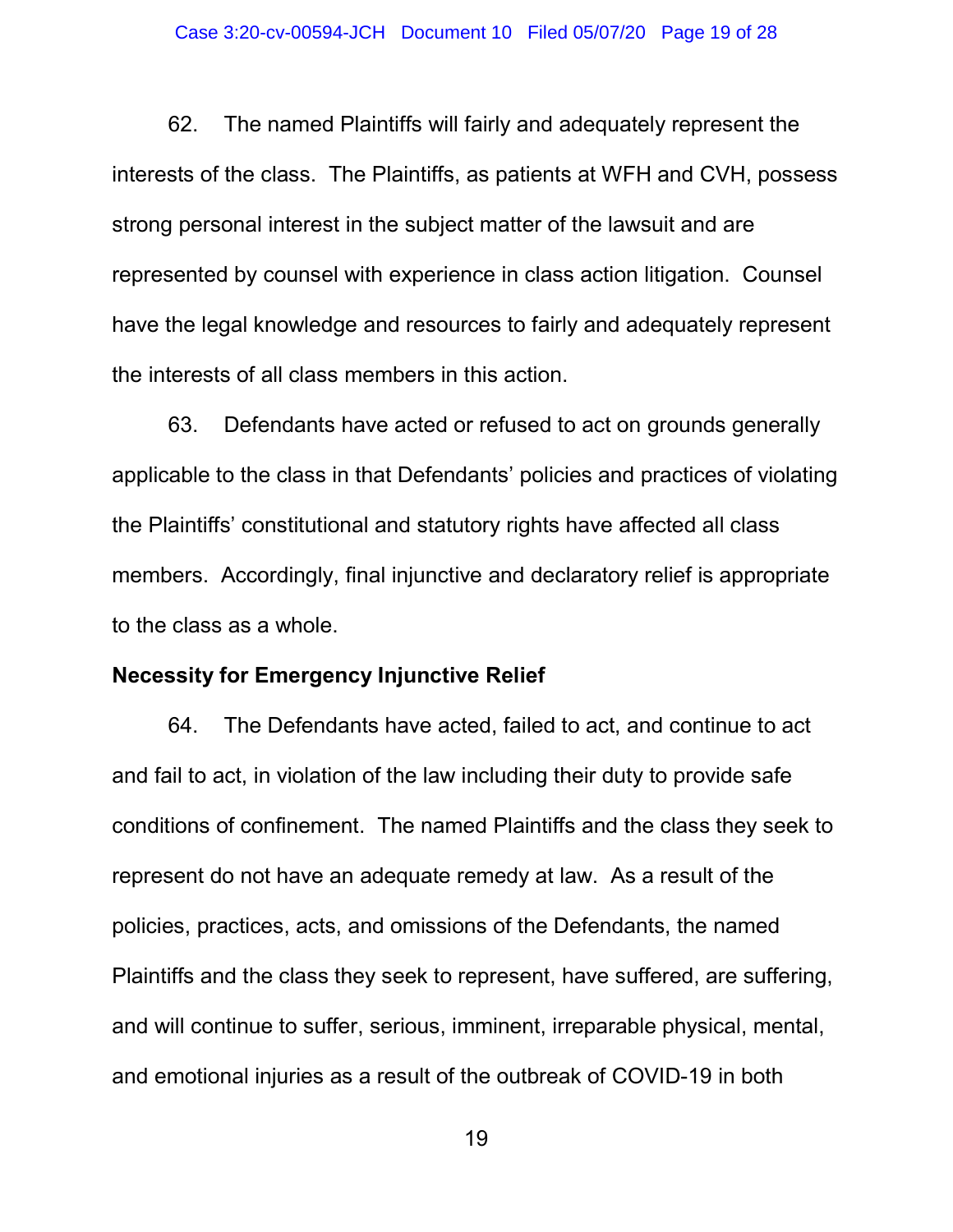hospitals. Such serious injuries are continuing, likely irreversible, and in some cases, fatal.

# Count 1: Violation of Patients' Fourteenth Amendment Right to Safe Conditions of Confinement. Official capacity claims only against the Governor, Commissioner and CEO's of WFH and CVH.

65. Plaintiffs incorporate by reference paragraphs 1 – 64 into this count.

66. The Due Process Clause of the Fourteenth Amendment provides that "no State shall deprive any person of life, liberty, or property without due process of law."

67. The substantive component of the of the Fourteenth

Amendment's Due Process Clause requires the State to provide involuntarily committed patients with mental health conditions with such services as are necessary to ensure their reasonable safety from themselves and others. Youngberg v. Romeo, 457 U.S. 307, 314-325 (1982).

68. The Due Process Clause of the Fourteenth Amendment obligates the State to provide patients in its psychiatric hospitals with adequate food, shelter, clothing, medical care and safe conditions of confinement. Youngberg v. Romeo, 457 U.S. 307, 315-316 (1982).

69. Defendants' acts and omissions were under color of state law.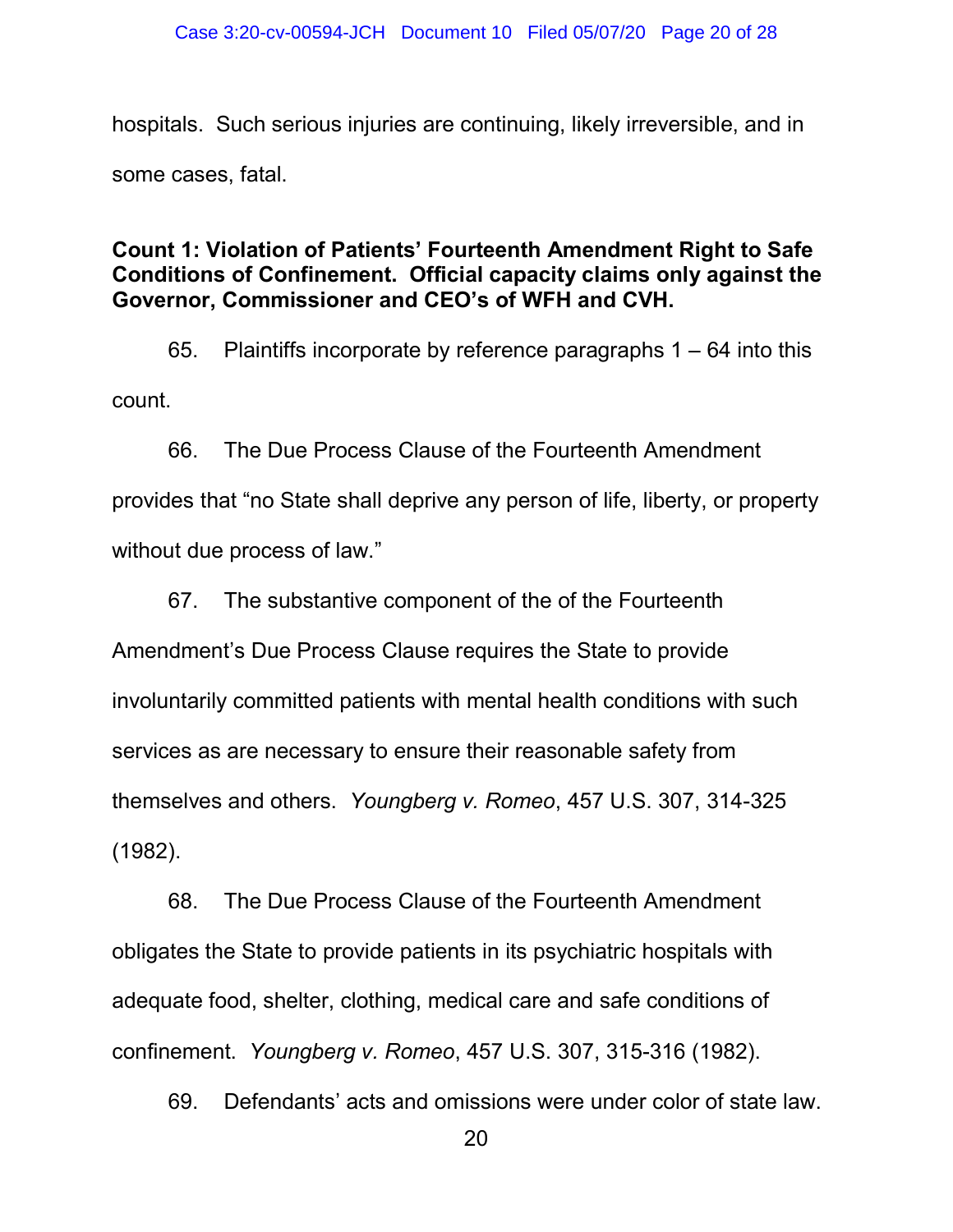70. Defendants' acts and omissions were done with deliberate indifference and reckless disregard for the patients' right to safe conditions of confinement.

71. Defendants' acts and omissions caused or substantially contributed to unsafe conditions of confinement for patients at WFH and CVH and resulted in numerous infections with COVID-19, physical and mental suffering of patients already dealing with mental health conditions, and risk of death from infection with the Coronavirus.

72. Defendants' policies, practices, acts and omissions have placed and will continue to place the named Plaintiffs and the members of the class they seek to represent at an unreasonable risk of harm.

73. Defendants policies, practices, acts and omissions violate 42 U.S.C. § 1983.

74. Plaintiffs are entitled to immediate injunctive relief and/or a writ of habeas corpus to relieve them from unconstitutionally unsafe conditions of confinement at CVH and WFH.

## Count 2: Title II of the Americans with Disabilities Act

75. Plaintiffs incorporate by reference paragraphs 1 – 64 into this count.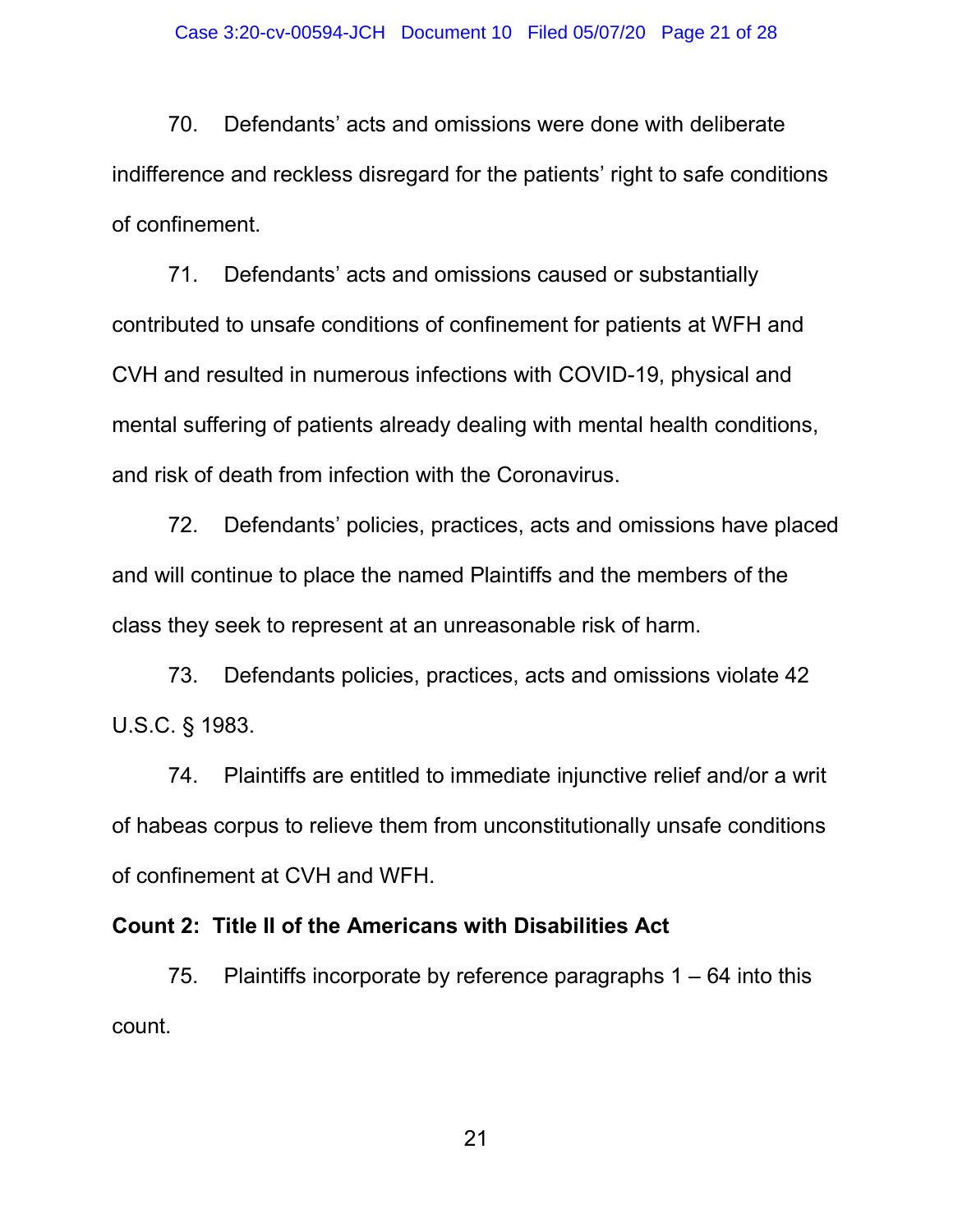76. The named Plaintiffs and the Plaintiff Class are qualified individuals with disabilities within the meaning of the Americans with Disabilities Act. The Plaintiffs and the Plaintiff Class have one or more physical or mental impairments that substantially limit one or more major life activities including caring for oneself, concentrating and thinking.

77. The Defendants in their official capacity are a public entity as defined in Title II of the ADA.

78. Defendants have discriminated against the Plaintiffs and certain members of the Plaintiff Class by unnecessarily segregating them in institutions.

79. Defendants have failed to assess and plan for the need for the discharge of the Plaintiffs and the Plaintiff Class and to provide them with services in the most integrated setting.

80. Defendants have discriminated against Plaintiffs and the Plaintiff Class by repeatedly failing to reasonably modify their system of services to avoid the segregation of Plaintiffs with disabilities from their communities during emergencies that threaten the physical and mental health and safety of the Plaintiffs.

81. Defendants' discrimination includes the failure to take reasonable steps such as ceasing admissions, ceasing involuntary civil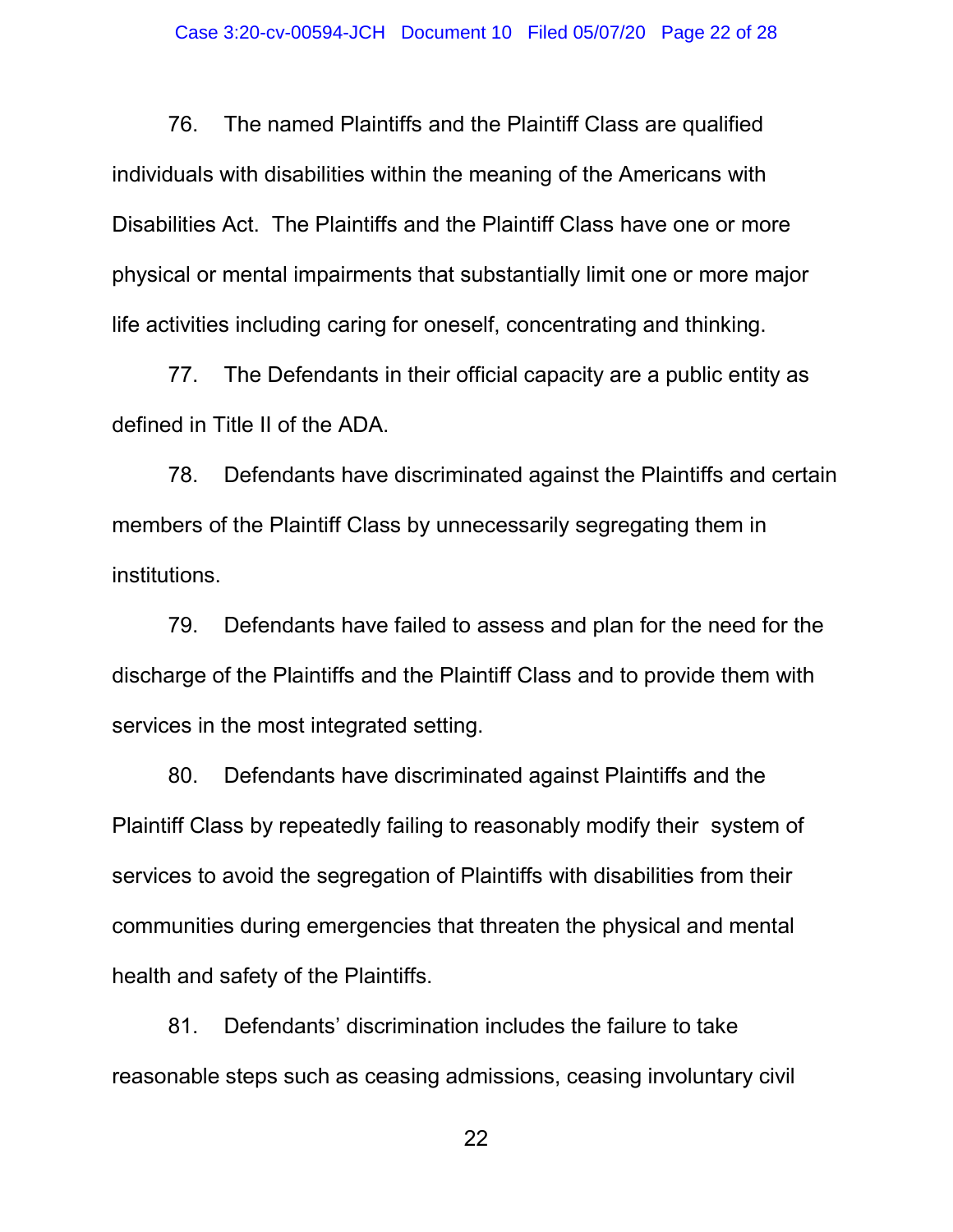commitments, assessing all patients to balance the necessity of their commitment against the risk of infection, illness and death from COVID-19, planning for discharge, temporary leaves, conditional release and providing safe permanent or temporary housing accommodations to decompress the density on each inpatient psychiatric unit.

## Count 3: Section 504 of the Rehabilitation Act

82. Plaintiffs incorporate by reference paragraphs 1 – 64 into this count.

83. The named Plaintiffs and the Plaintiff Class are qualified individuals with disabilities within the meaning of the Rehabilitation Act. The Plaintiffs and the Plaintiff Class have one or more physical or mental impairments that substantially limit one or more major life activities including caring for oneself, concentrating and thinking.

84. The Defendants in their official capacity are a program or activity receiving federal financial assistance as defined in Rehabilitation Act.

85. Defendants have discriminated against the Plaintiffs and certain members of the Plaintiff Class solely by reason of his or her disability by unnecessarily segregating them in institutions.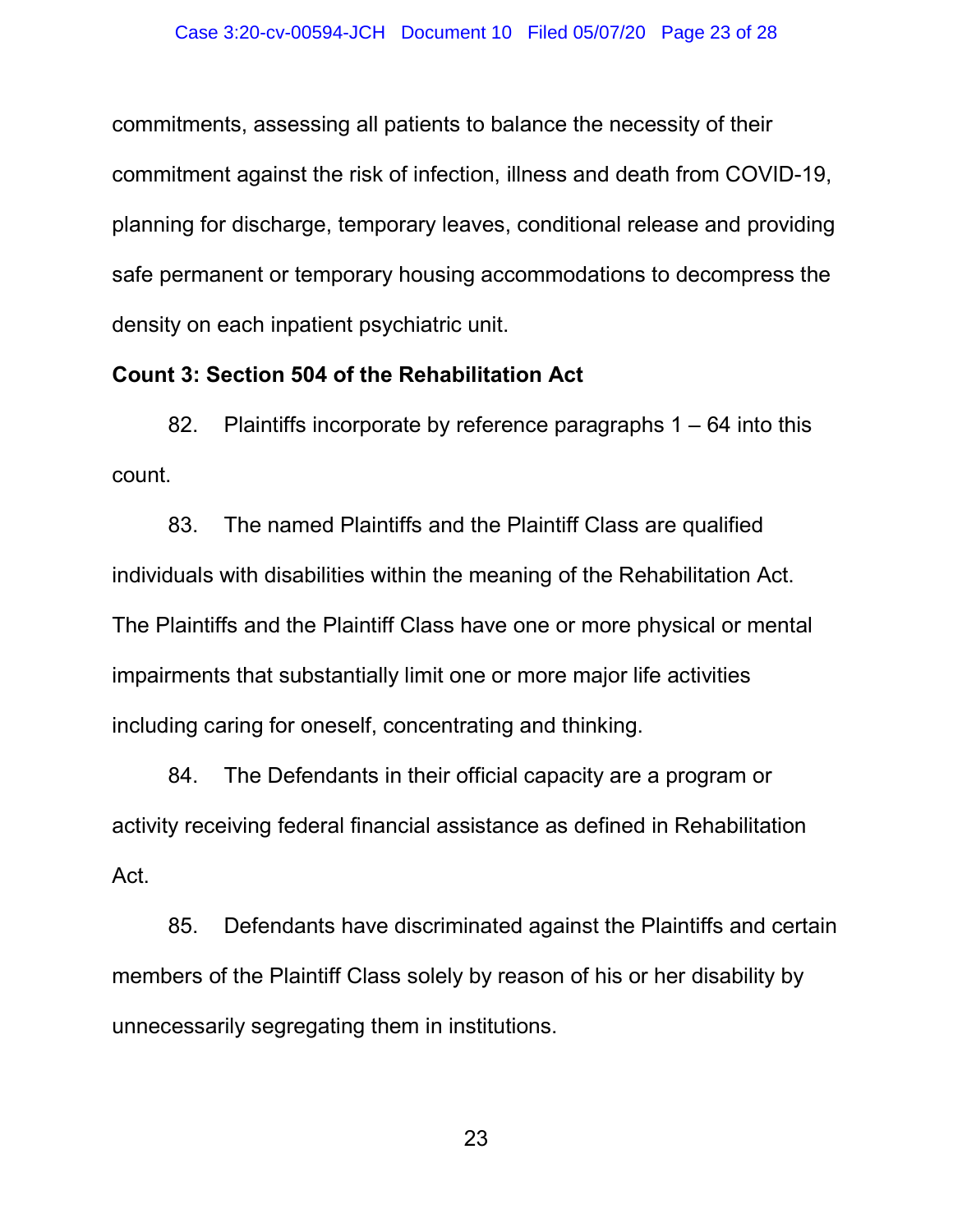86. Defendants have failed to assess and plan for the need for the discharge of the Plaintiffs and the Plaintiff Class and to provide them essential mental health services in the most integrated setting.

87. Defendants have discriminated against Plaintiffs and the Plaintiff Class solely by reason of their disability by repeatedly failing to reasonably modify their system of services to avoid the segregation of Plaintiffs with disabilities from their communities during emergencies that threaten the physical and mental health and safety of the Plaintiffs.

88. Defendants' discrimination includes the failure to take reasonable steps such as ceasing admissions, ceasing involuntary civil commitments, assessing all patients to balance the necessity of their commitment against the risk of infection, illness and death from COVID-19, planning for discharge, temporary leaves, conditional release and providing safe permanent or temporary housing accommodations to decompress the density on each inpatient psychiatric unit.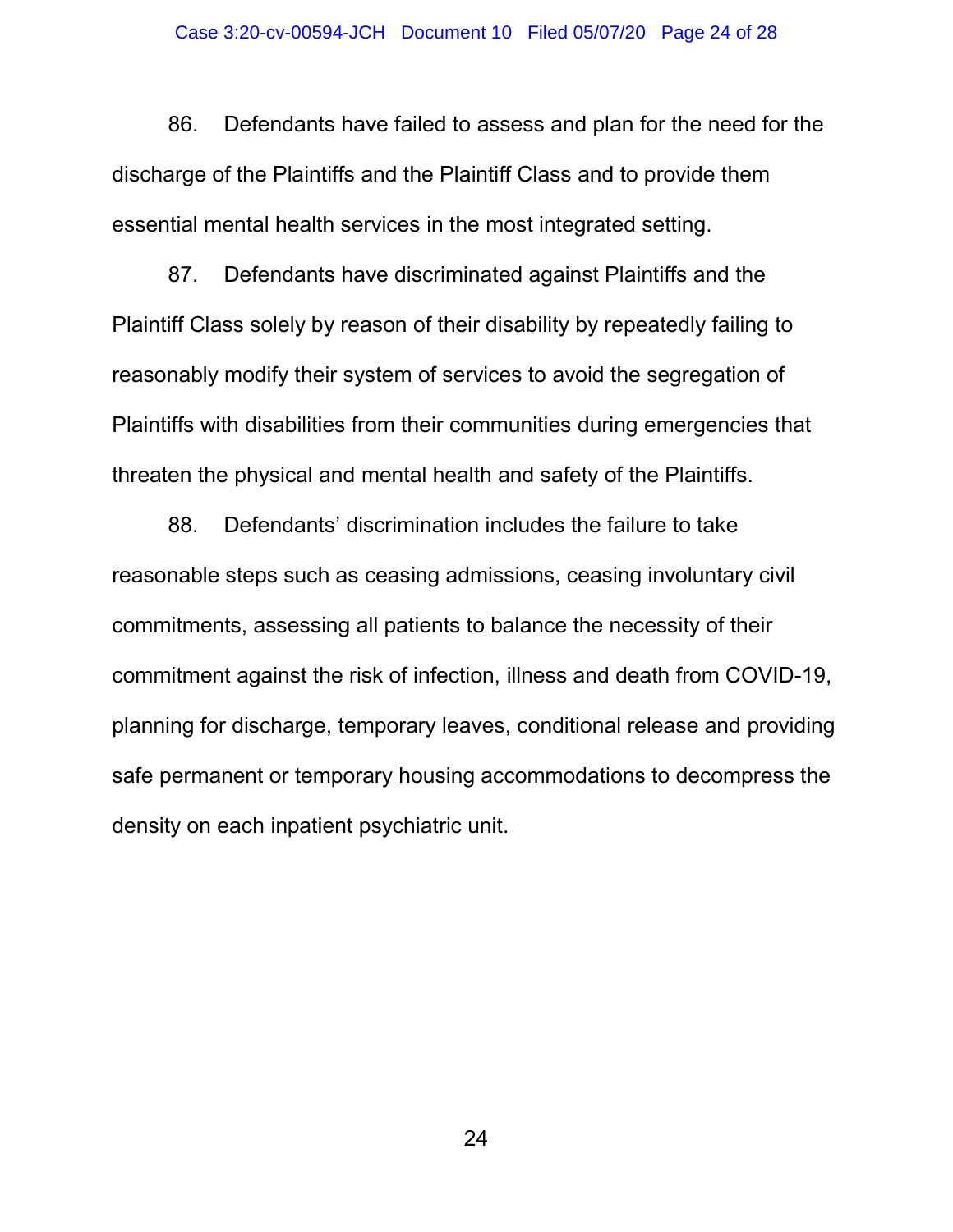# Prayer for Relief

- 1. Take jurisdiction of this matter.
- 2. Certify this case as a class action pursuant to Fed. R. Civ. P.  $23(b)(2)$ .
- 3. Declare that the Defendants violated Plaintiffs' rights under the Due Process Clause of the Fourteenth Amendment and 42 U.S.C. § 1983.
- 4. Declare that Defendants violated Plaintiffs' rights under the Americans with Disabilities Act.
- 5. Declare that Defendants violated Plaintiffs' rights under Section 504 of the Rehabilitation Act.
- 6. Enter injunctive relief and/or a writ of habeas corpus requiring Defendants to:
	- a. Issue an Executive Order suspending all commitments for civil patients, competency restoration patients, DOC transfers and acquittees to the jurisdiction of the PSRB.
	- b. Issue a writ of habeas corpus ordering Defendants to assess every patient in WFH and CVH and release a sufficient number of patients to enable the remaining patients to practice safe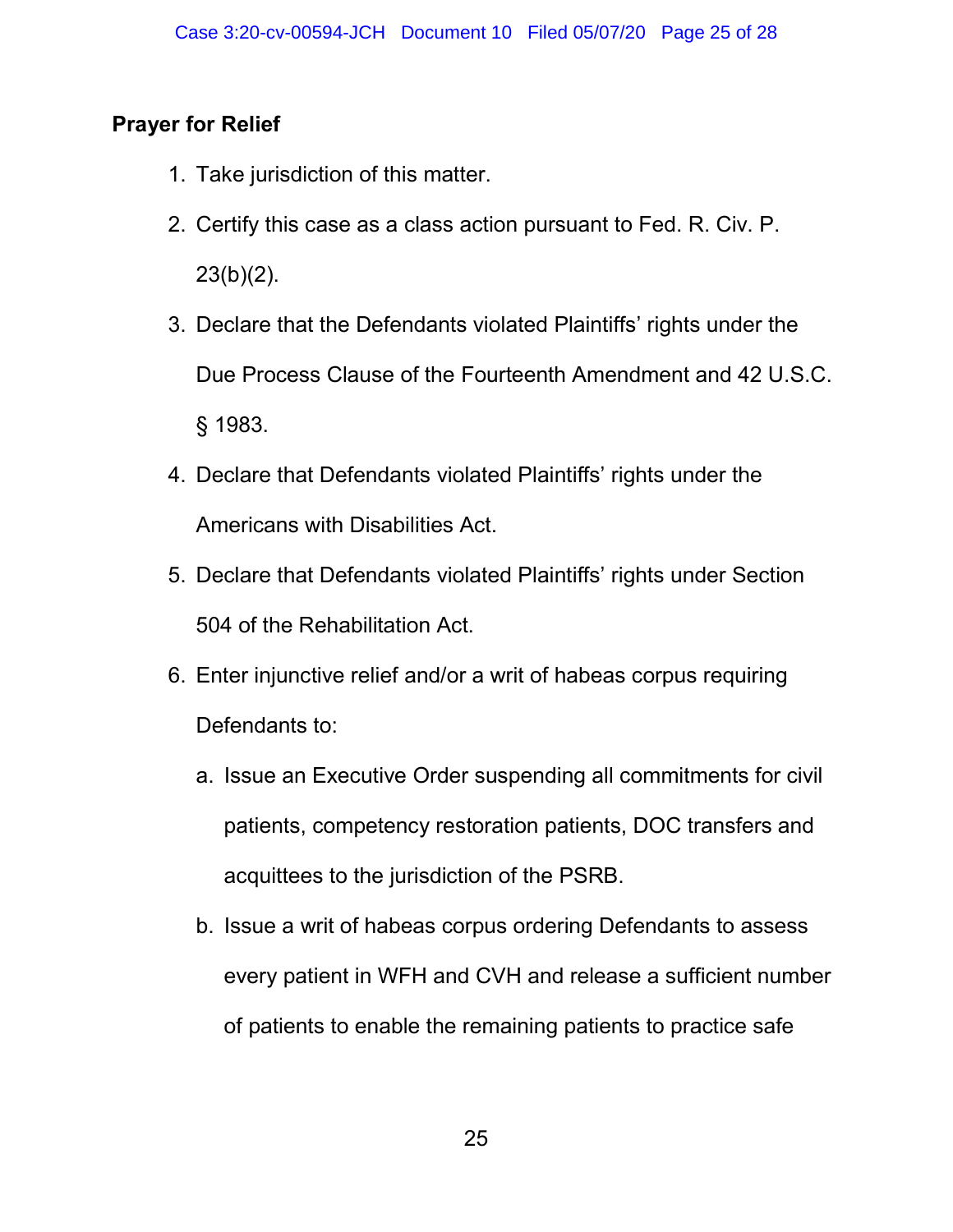social distancing and to enable the staff to maintain the hospital in constitutionally safe conditions of confinement.

- c. Immediately discharge patients to the most integrated setting wherever possible, and where not possible to do so immediately, provide temporary placements while arranging for placement in the most integrated setting, and grant conditional discharges or temporary leaves for other individuals.
- d. Order that all necessary residential and community supports and services and treatment be provided in the most integrated setting in the community.
- e. Within 48 hours, conduct individual assessments of every patient in WFH and CVH with participation of the patient, their legal representative and a person of their choice to assess whether the person is within the CDC and/or DMHAS category of high risk to remain on an inpatient psychiatric unit and to get the informed consent of the patient to discharge them to the most integrated setting.
- f. Appoint an independent court monitor to enforce the Court's orders.
- g. Grant the Plaintiffs other relief as the Court deems just.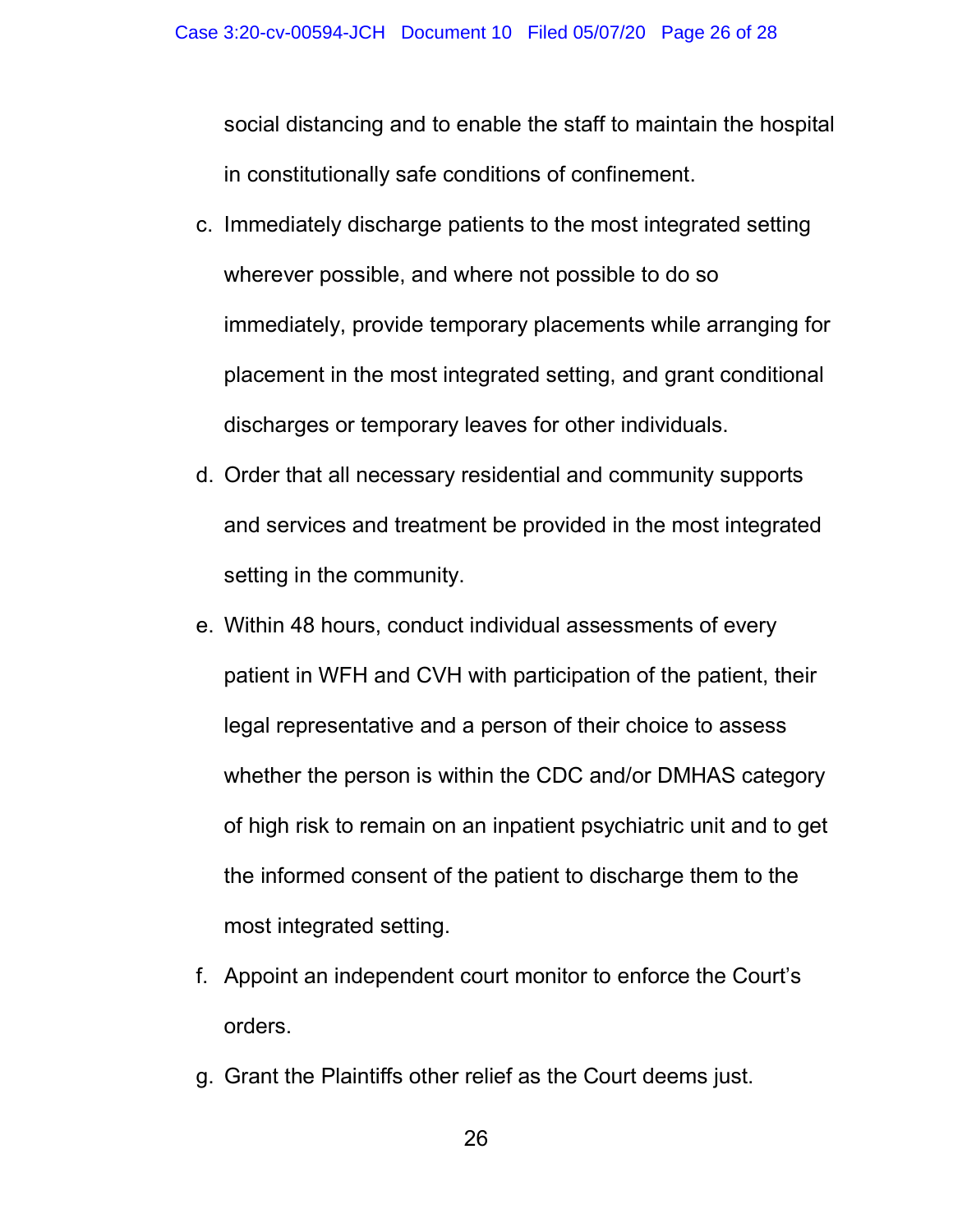- h. For the remaining patients, order that every patient and all staff be tested and regularly retested so that patients, staff and administrators know the nature and extent of the virus on each unit, building and hospital.
- i. For the remaining patients after decompression of the units, order patients be protected with adequate social distancing, including each patient have their own room.
- j. Order that bathrooms, rooms, phones and units be cleaned and disinfected at least once every shift.
- k. Order that staff have adequate personal protective equipment as required by the CDC guidelines for hospitals and order that patients be given masks and gloves upon request.

Respectfully submitted,

s/Kirk W. Lowry (#ct 27850) Legal Director Karyl Lee Hall (#ct 19320) Connecticut Legal Rights Project CVH – Beers Hall 2nd Floor P.O. Box 351 – Silver Street Middletown, CT 06457 (860) 262-5017 Fax (860) 262-5035 klowry@clrp.org klhall@clrp.org